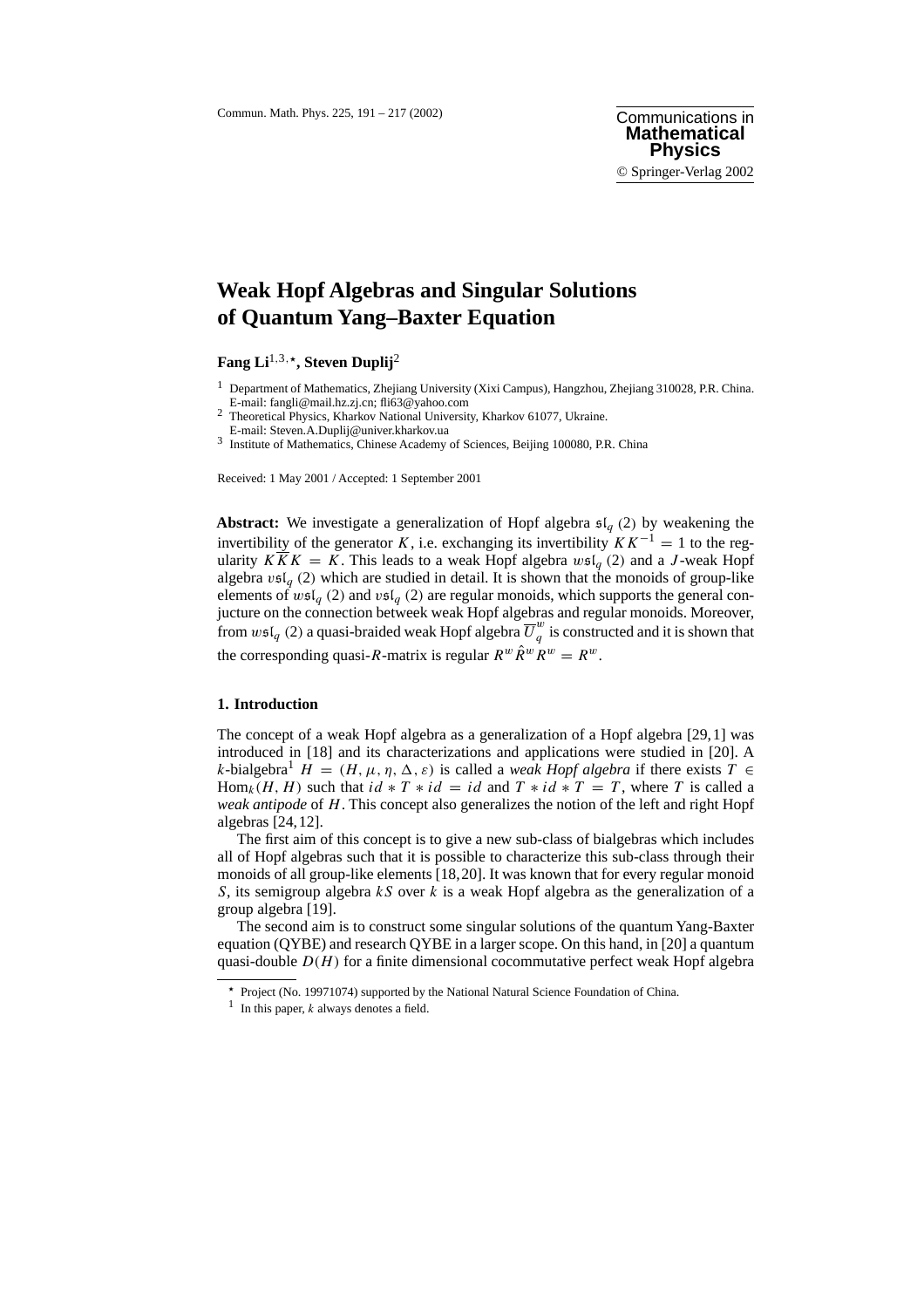with invertible weak antipode was built and it was verified that its quasi-R-matrix is a regular solution of the QYBE. In particular, the quantum quasi-double of a finite Clifford monoid as a generalization of the quantum double of a finite group was derived [20].

In this paper, we will construct two weak Hopf algebras in the other direction as a generalization of the quantum algebra  $\mathfrak{sl}_a(2)$  [22,2]. We show that  $w\mathfrak{sl}_2(q)$  possesses a quasi-R-matrix which becomes a singular (in fact, regular) solution of the QYBE, with a parameter q. In this reason, we want to treat the meaning of  $wsL_q(2)$  and its quasi-R-matrix just as  $\mathfrak{sl}_a(2)$  [28,16]. It is interesting to note that  $w\mathfrak{sl}_a(2)$  is a natural and non-trivial example of weak Hopf algebras.

## **2. Weak Quantum Algebras**

For completeness and consistency we remind the definition of the enveloping algebra  $U_q = U_q$  (sl(2)) (see e.g. [16]). Let  $q \in \mathbb{C}$  and  $q \neq \pm 1,0$ . The algebra  $U_q$  is generated by four variables (Chevalley generators) E, F, K,  $K^{-1}$  with the relations

$$
K^{-1}K = KK^{-1} = 1,\t(1)
$$

$$
KEK^{-1} = q^2E,\t\t(2)
$$

$$
KFK^{-1} = q^{-2}F,
$$
\n(3)

$$
EF - FE = \frac{K - K^{-1}}{q - q^{-1}}.
$$
\n(4)

Now we try to generalize the invertibility condition (1). The first thought is weaken the invertibility to regularity, as it is usually made in semigroup theory [17] (see also [10, 6,7] for higher regularity). So we will consider such weakening the algebra  $U_q$  ( $\mathfrak{sl}_q(2)$ ), in which instead of the set  $\{K, K^{-1}\}$  we introduce a pair  $\{K_w, \overline{K}_w\}$  by means of the regularity relations

$$
K_w \overline{K}_w K_w = K_w, \ \overline{K}_w K_w \overline{K}_w = \overline{K}_w. \tag{5}
$$

If  $\overline{K}_w$  satisfying (5) is unique for a given  $K_w$ , then it is called *inverse of*  $K_w$  (see e.g. [27,11]). The regularity relations (5) imply that one can introduce the variables

$$
J_w = K_w \overline{K}_w, \qquad \overline{J}_w = \overline{K}_w K_w.
$$
 (6)

In terms of  $J_w$  the regularity conditions (5) are

$$
J_w K_w = K_w, \qquad \overline{K}_w J_w = \overline{K}_w, \tag{7}
$$

$$
\overline{J}_w \overline{K}_w = \overline{K}_w, \qquad K_w \overline{J}_w = K_w. \tag{8}
$$

Since the noncommutativity of generators  $K_w$  and  $\overline{K}_w$  very much complexifies the generalized construction<sup>2</sup>, we first consider the commutative case and imply in what follow that

$$
J_w = \overline{J}_w. \tag{9}
$$

<sup>2</sup> This case will be considered elsewhere.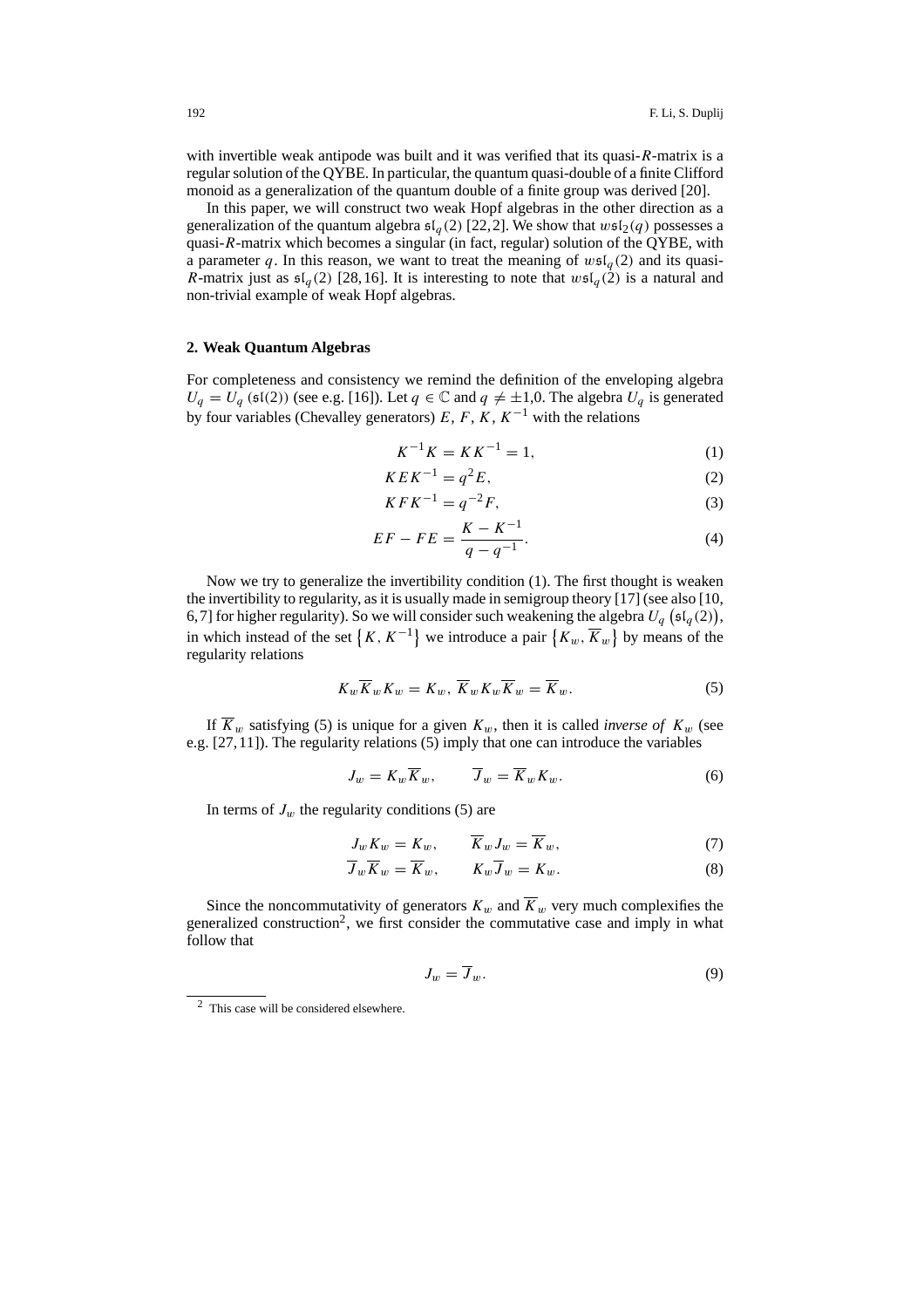Let us list some useful properties of  $J_w$  which will be needed below. First we note that commutativity of  $K_w$  and  $K_w$  leads to idempotency condition

$$
J_w^2 = J_w,\tag{10}
$$

which means that  $J_w$  is a projector (see e.g. [15]).

*Conjecture 1.* In algebras satisfying the regularity conditions (5) there exists as minimum one zero divisor  $J_w - 1$ .

*Remark 1.* In addition with unity 1 we have an idempotent analog of unity  $J_w$  which makes the structure of weak algebras more complicated, but simultaneously more interesting.

For any variable  $X$  we will define "*J*-conjugation" as

$$
X_{J_w} \stackrel{\text{def}}{=} J_w X J_w \tag{11}
$$

and the corresponding mapping will be written as  $e_w(X) : X \to X_{J_w}$ . Note that the mapping  $\mathbf{e}_w(X)$  is idempotent

$$
\mathbf{e}_w^2\left(X\right) = \mathbf{e}_w\left(X\right). \tag{12}
$$

*Remark 2.* In the invertible case  $K_w = K$ ,  $\overline{K}_w = K^{-1}$  we have  $J_w = 1$  and  $\mathbf{e}_w(X) =$  $X = id(X)$  for any X, so  $e_w = id$ .

It is seen from (5) that the generators  $K_w$  and  $\overline{K}_w$  are stable under " $J_w$ -conjugation"

$$
K_{J_w} = J_w K_w J_w = K_w, \qquad \overline{K}_{J_w} = J_w \overline{K}_w J_w = \overline{K}_w.
$$
 (13)

Obviously, for any X

$$
K_w X \overline{K}_w = K_w X_{J_w} \overline{K}_w, \qquad (14)
$$

and for any  $X$  and  $Y$ 

$$
K_w X \overline{K}_w = Y \Rightarrow K_w X_{J_w} \overline{K}_w = Y_{J_w}.
$$
\n(15)

Another definition connected with the idempotent analog of unity  $J_w$  is the " $J_w$ product" for any two elements  $X$  and  $Y$ , viz.

$$
X \odot_{J_w} Y \stackrel{\text{def}}{=} X J_w Y. \tag{16}
$$

*Remark 3.* From (7) it follows that the " $J_w$ -product" coincides with the usual product, if X ends with generators  $K_w$  and  $\overline{K}_w$  on right side or Y starts with them on left side.

Let  $J^{(ij)} = K_w^i \overline{K}_w^j$  then we will need a formula

$$
J_w^{(ij)} = K_w^i \overline{K}_w^j = \begin{cases} K_w^{i-j}, & i > j, \\ J_w, & i = j, \\ \overline{K}_w^{j-i}, & i < j, \end{cases}
$$
(17)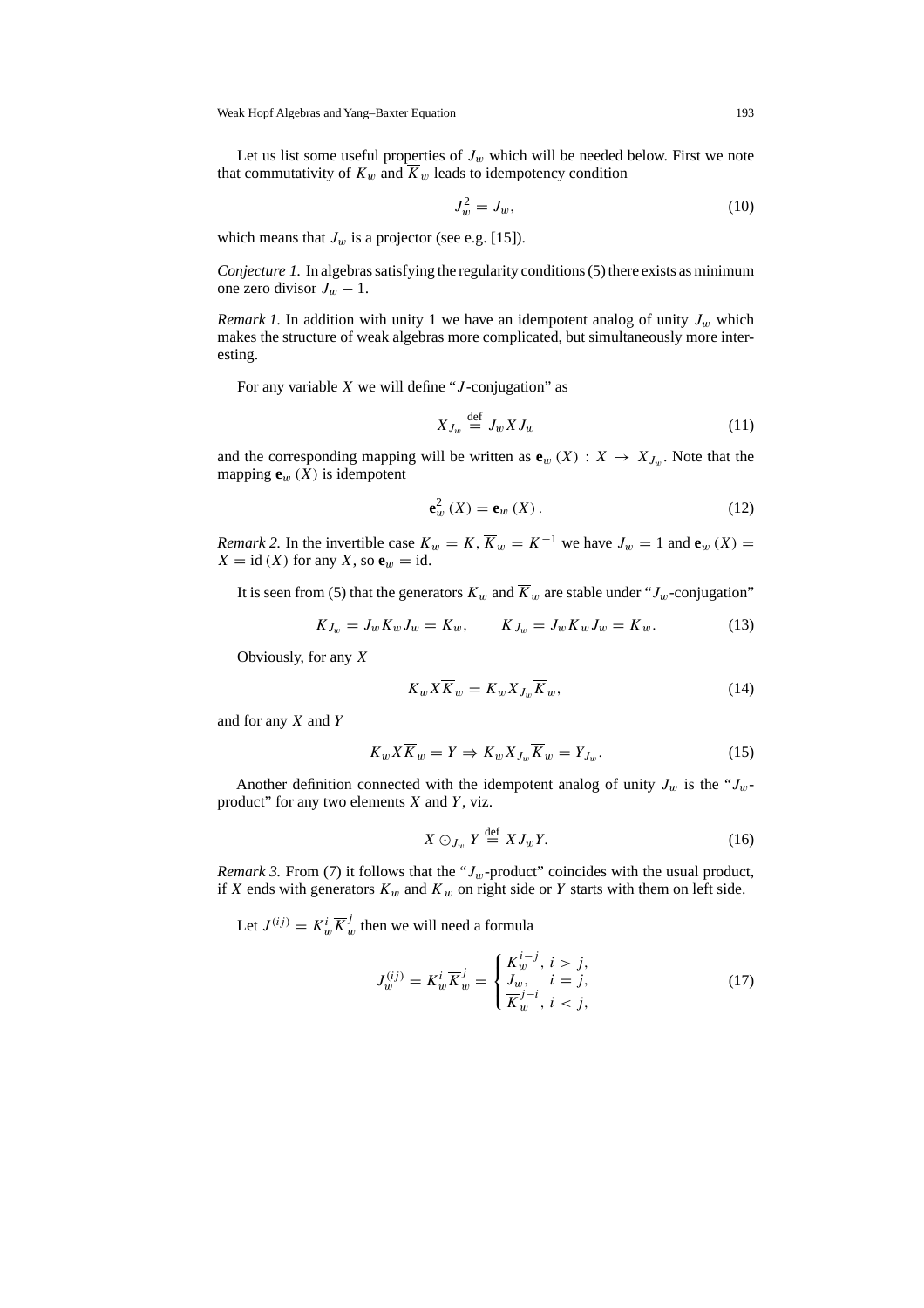which follows from the regularity conditions (7). The variables  $J^{(ij)}$  satisfy the regularity conditions

$$
J_w^{(ij)} J_w^{(ji)} J_w^{(ij)} = J_w^{(ij)}
$$
\n(18)

and stable under "*J*-conjugation" (11)  $J_{wJ_w}^{(ij)} = J_w^{(ij)}$ .

The regularity conditions (7) lead to the noncancellativity: for any two elements  $X$ and Y the following relations hold valid:

$$
X = Y \Rightarrow K_w X = K_w Y,\tag{19}
$$

$$
K_w X = K_w Y \nRightarrow X = Y,
$$
\n(20)

$$
X = Y \Rightarrow \overline{K}_w X = \overline{K}_w Y,\tag{21}
$$

$$
\overline{K}_w X = \overline{K}_w Y \nRightarrow X = Y,\tag{22}
$$

$$
X = Y \Rightarrow X_{J_w} = Y_{J_w},\tag{23}
$$

$$
X_{J_w} = Y_{J_w} \nRightarrow X = Y.
$$
\n<sup>(24)</sup>

The generalization of  $U_q$  ( $\mathfrak{sl}_q(2)$ ) by exploiting regularity (5) instead of invertibility (1) can be done in two different ways.

**Definition 1.** Define  $U_q^w = w\mathfrak{sl}_q(2)$  as the algebra generated by the four variables  $E_w$ ,  $F_w$ ,  $K_w$ ,  $\overline{K}_w$  with the relations:

$$
K_w \overline{K}_w = \overline{K}_w K_w,\tag{25}
$$

$$
K_w \overline{K}_w K_w = K_w, \quad \overline{K}_w K_w \overline{K}_w = \overline{K}_w,
$$
\n(26)

$$
K_w E_w = q^2 E_w K_w, \quad \overline{K}_w E_w = q^{-2} E_w \overline{K}_w,
$$
\n(27)

$$
K_w F_w = q^{-2} F_w K_w, \quad \overline{K}_w F_w = q^2 F_w \overline{K}_w,
$$
\n(28)

$$
E_w F_w - F_w E_w = \frac{K_w - K_w}{q - q^{-1}}.
$$
\n(29)

*We call*  $ws\mathfrak{l}_q(2)$  *a* **weak quantum algebra**.

**Definition 2.** Define  $U_q^v = v \mathfrak{sl}_q(2)$  as the algebra generated by the four variables  $E_v$ ,  $F_w$ *,*  $K_v$ *,*  $\overline{K}_v$  *with the relations*  $(J_v = K_v \overline{K}_v)$ *:* 

$$
K_v \overline{K}_v = \overline{K}_v K_v,\tag{30}
$$

$$
K_v \overline{K}_v K_v = K_v, \quad \overline{K}_v K_v \overline{K}_v = \overline{K}_v,
$$
\n(31)

$$
K_v E_v \overline{K}_v = q^2 E_v,\tag{32}
$$

$$
K_v F_v \overline{K}_v = q^{-2} F_v,\tag{33}
$$

$$
E_v J_v F_v - F_v J_v E_v = \frac{K_v - \overline{K}_v}{q - q^{-1}}.
$$
\n(34)

*We call*  $\upsilon$ s<sup>[</sup> $a$ <sup>(2)</sup> *a* **J***-***weak quantum algebra.**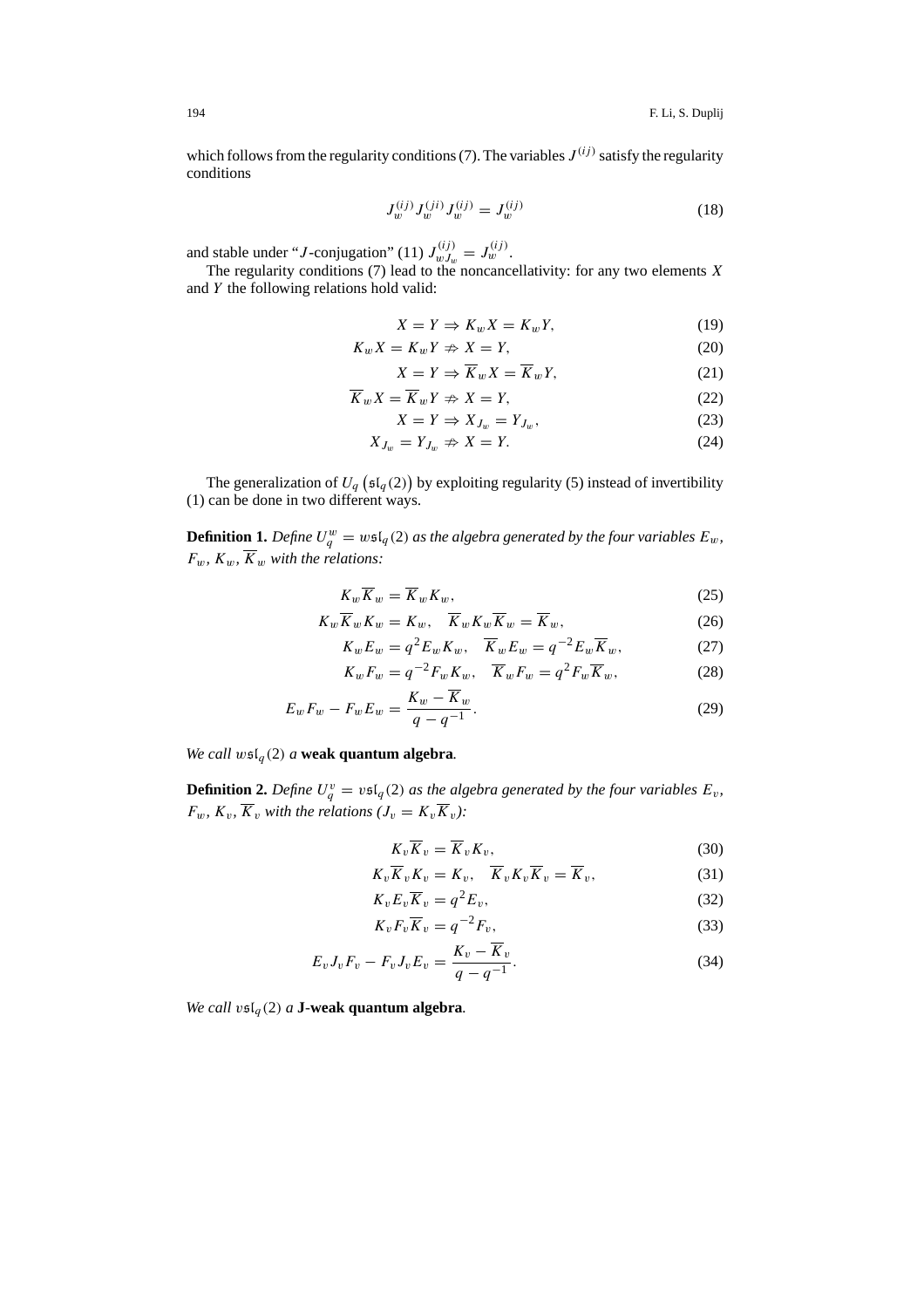In these definitions indeed the first two lines (25)–(26) and (30)–(31) are called to generalize the invertibility  $KK^{-1} = K^{-1}K = 1$ . Each next line (27)–(29) and (32)–  $(34)$  generalizes the corresponding line  $(2)$ – $(4)$  in two different ways respectively. In the first almost quantum algebra  $w\mathfrak{sl}_q(2)$  the last relation (29) between E and F generators remains unchanged from  $\mathfrak{sl}_q(2)$ , while two EK and FK relations are extended to four ones (27)–(28). In  $\mathfrak{v}\mathfrak{sl}_q(2)$ , oppositely, two EK and FK relations remain unchanged from  $\mathfrak{sl}_a(2)$  (with  $K^{-1} \to \overline{K}$  substitution only), while the last relation (34) between E and F generators has the additional multiplier  $J_v$  which role will be clear later. Note that the EK and FK relations (32)–(33) can be written in the following form close to  $(27)–(28)$ :

$$
K_v E_v J_v = q^2 J_v E_v K_v, \quad \overline{K}_v E_v J_v = q^{-2} J_v E_v \overline{K}_v,
$$
\n
$$
(35)
$$

$$
K_v F_v J_v = q^{-2} J_v F_v K_v, \quad \overline{K}_v F_v J_v = q^2 J_v F_v \overline{K}_v.
$$
\n
$$
(36)
$$

Using (16) and (7) in the case of  $J_v$  we can also present the  $v \mathfrak{sl}_q(2)$  algebra as an algebra with the " $J_v$ -product"

$$
K_v \odot_{J_v} \overline{K}_v = \overline{K}_v \odot_{J_v} K_v, \qquad (37)
$$

$$
K_v \odot_{J_v} \overline{K}_v \odot_{J_v} \underline{K}_v = K_v, \quad \overline{K}_v \odot_{J_v} K_v \odot_{J_v} \overline{K}_v = \overline{K}_v,
$$
 (38)

$$
K_v \odot_{J_v} E_v \odot_{J_v} \overline{K}_v = q^2 E_v,
$$
\n(39)

$$
K_v \odot_{J_v} F_v \odot_{J_v} \overline{K}_v = q^{-2} F_v,
$$
\n
$$
\tag{40}
$$

$$
E_v \odot_{J_v} F_v - F_v \odot_{J_v} E_v = \frac{K_v - \overline{K}_v}{q - q^{-1}}.
$$
\n
$$
(41)
$$

*Remark 4.* Due to (7) the only relation where the " $J_w$ -product" really plays its role is the last relation (41).

From the following proposition, one can find the connection between  $U_q^w = w \mathfrak{sl}_q(2)$ ,  $U_q^v = v \mathfrak{sl}_q(2)$  and the quantum algebra  $\mathfrak{sl}_q(2)$ .

**Proposition 1.**  $w\mathfrak{sl}_q(2)/(J_w-1) \cong \mathfrak{sl}_q(2)$ ;  $v\mathfrak{sl}_q(2)/(J_v-1) \cong \mathfrak{sl}_q(2)$ *.* 

*Proof.* For cancellative  $K_w$  and  $K_v$  it is obvious.  $\Box$ 

**Proposition 2.** Quantum algebras  $w \in I_q(2)$  and  $v \in I_q(2)$  possess zero divisors, one of which is $^3\left(J_{w,v}-1\right)$  which annihilates all generators.

*Proof.* From regularity (26) and (31) it follows  $K_{w,v} (J_{w,v} - 1) = 0$  (see also (1)). Multiplying (27) on  $J_w$  gives  $K_w E_w J_w = q^2 E_w K_w J_w \Rightarrow K_w (E_w \overline{K}_w) K_w = q^2 E_w K_w$ . Using the second equation in (27) for the term in the bracket we obtain  $K_w \left( q^2 \overline{K}_w E_w \right)$  $K_w = q^2 E_w K_w \Rightarrow (J_w - 1) E_w K_w = 0$ . For  $\underline{F_w}$  similarly, but we use Eq. (28). By analogy, multiplying (32) on  $J_v$  we have  $K_vE_v\overline{K}_vK_v\overline{K}_v = q^2E_vJ_v \Rightarrow K_vE_v\overline{K}_v =$  $q^2E_vJ_v \Rightarrow q^2E_v = q^2E_vJ_v$ , and so  $E_v(J_v - 1) = 0$ . For  $F_v$  similarly, but we use Eq.  $(33)$ .  $\Box$ 

*Remark 5.* Since  $\mathfrak{sl}_q(2)$  is an algebra without zero divisors, some properties of  $\mathfrak{sl}_q(2)$ cannot be upgraded to  $w\mathfrak{sl}_q(2)$  and  $v\mathfrak{sl}_q(2)$ , e.g. the standard theorem of Ore extensions and its proof (see Theorem I.7.1 in [16]).

<sup>&</sup>lt;sup>3</sup> We denote by  $X_{w,v}$  one of the variables  $X_w$  or  $X_v$ .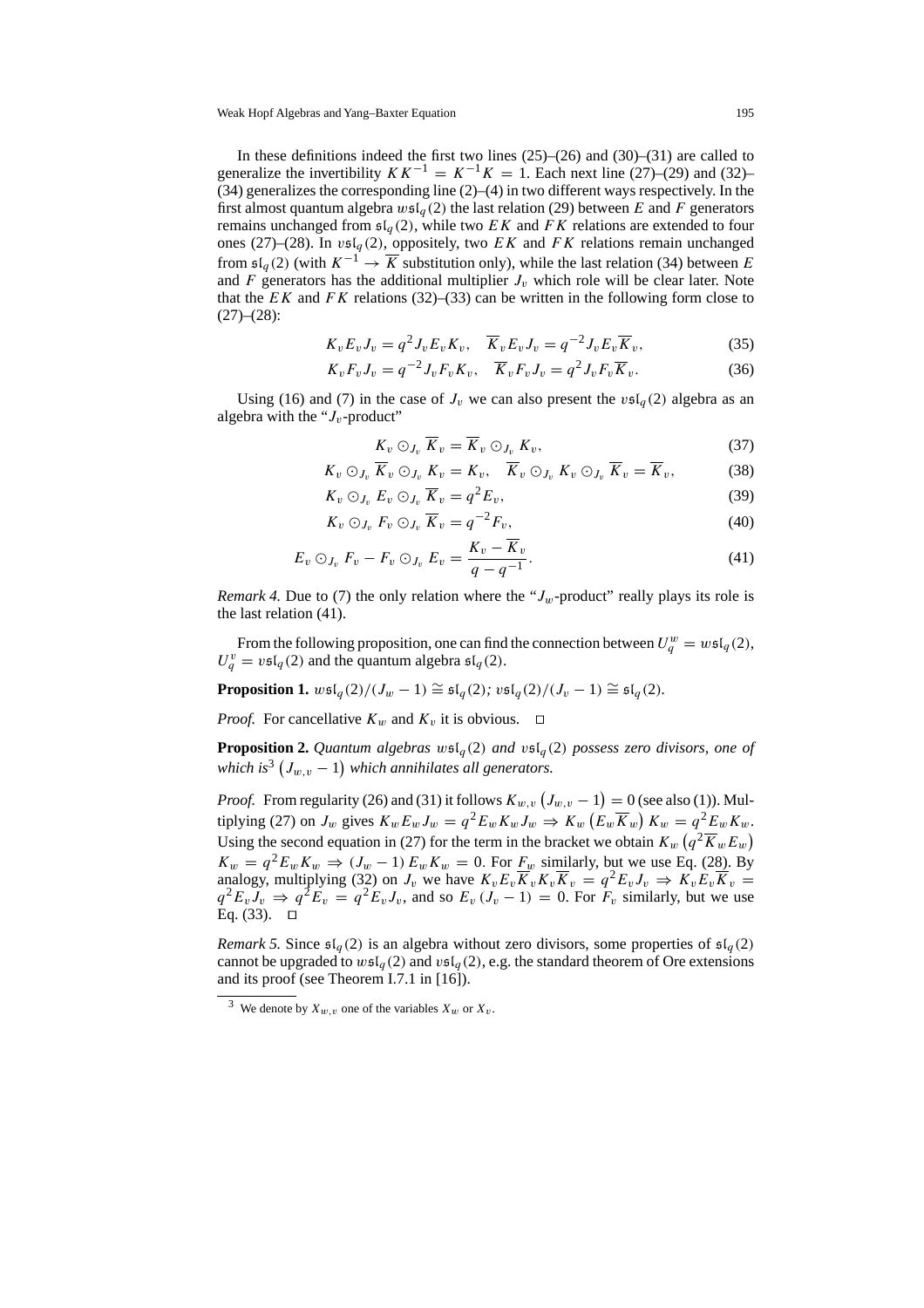*Remark 6.* We conjecture that in  $U_q^w$  and  $U_q^v$  there are no other than  $(J_{w,v} - 1)$  zero divisors which annihilate *all* generators. In other case thorough analysis of them will be much more complicated and very different from the standard case of non-weak algebras.

We can get some properties of  $U_q^w$  and  $U_q^v$  as follows.

**Lemma 1.** *The idempotent*  $J_w$  *is in the center of*  $w\mathfrak{sl}_q(2)$ *.* 

*Proof.* For  $K_w$  it follows from (13). Multiplying the first equation in (27) on  $\overline{K}_w$  we derive  $K_w(E_w \overline{K}_w) = q^2 E_w J_w$ , and applying the second equation in (27) we obtain  $E_w J_w = J_w E_w$ . For  $F_w$  similarly, but we use Eq. (28).

**Lemma 2.** *There are unique algebra automorphisms*  $\omega_w$  *and*  $\omega_v$  *of*  $U_q^w$  *and*  $U_q^v$  *respectively such that*

$$
\begin{aligned} \omega_{w,v}(K_{w,v}) &= \overline{K}_{w,v}, \ \omega_{w,v}(\overline{K}_{w,v}) = K_{w,v}, \\ \omega_{w,v}(E_{w,v}) &= F_{w,v}, \ \ \omega_{w,v}(F_{w,v}) = E_{w,v}. \end{aligned} \tag{42}
$$

*Proof.* The proof is obvious, if we note that  $\omega_w^2 = \text{id}$  and  $\omega_v^2 = \text{id}$ .  $\Box$ 

As in the case of the automorphism  $\omega$  for  $\mathfrak{sl}_q(2)$  [16], the mappings  $\omega_w$  and  $\omega_v$  can be called the *weak Cartan automorphisms*.

*Remark 7.* Note that  $\omega_w \neq \omega$  and  $\omega_v \neq \omega$  in general case.

The connection between the algebras  $wsI_q(2)$  and  $vsI_q(2)$  can be seen from the following

**Proposition 3.** *There exist the following partial algebra morphism*  $\chi : v \in I_q(2) \rightarrow$  $w\mathfrak{sl}_q(2)$  *such that* 

$$
\chi\left(X\right) = \mathbf{e}_v\left(X\right) \tag{43}
$$

*or more exactly: generators*  $X_w^{(v)} = J_v X_v J_v = X_v J_v$  *for all*  $X_v = K_v, \overline{K}_v, E_v, F_v$ *satisfy the same relations as*  $X_w$  (25)–(29).

*Proof.* Multiplying Eq. (32) on  $K_v$  we have  $K_vE_v\overline{K}_vK_v = q^2E_vK_v$ , and using (7) we obtain  $K_v E_v J_v = q^2 \overline{E}_v J_v K_v \Rightarrow K_v J_v E_v J_v = q^2 J_v \overline{E}_v J_v K_v$ , and so

$$
K_{vJ_v}E_{vJ_v}=q^2E_{vJ_v}K_{vJ_v},
$$

which has the shape of the first equation in (27). For  $F_v$  similarly using Eq. (33) we obtain

$$
K_{vJ_v}F_{vJ_v} = q^{-2}F_{vJ_v}K_{vJ_v}.
$$

Equation  $(34)$  can be modified using  $(7)$  and then applying  $(11)$ , then we obtain

$$
E_{vJ_v}F_{vJ_v} - F_{vJ_v}E_{vJ_v} = \frac{K_{vJ_v} - \overline{K}_{vJ_v}}{q - q^{-1}}
$$

which coincides with (29).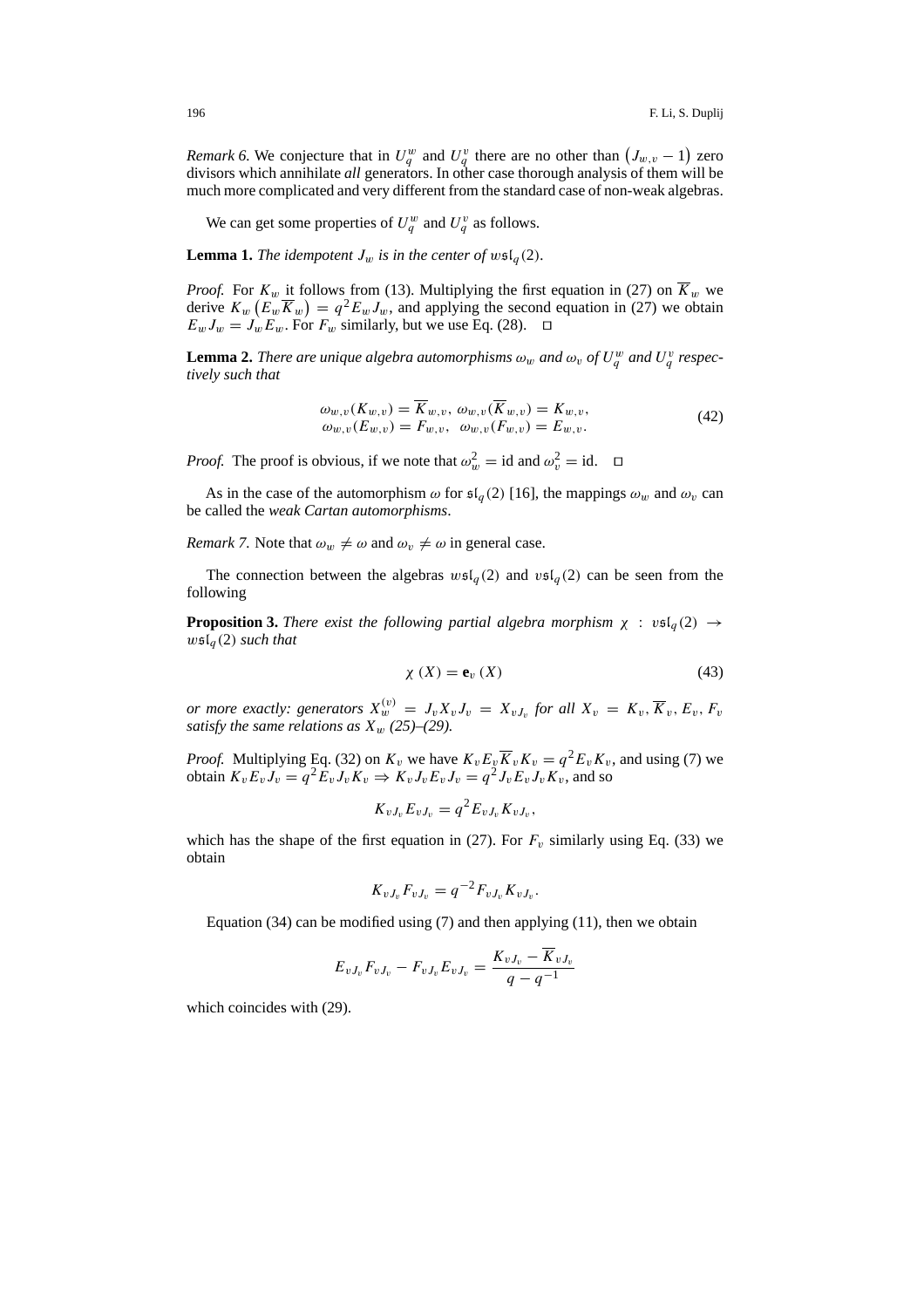Weak Hopf Algebras and Yang–Baxter Equation 197

For conjugated equations (the second ones in (27)–(28)) after multiplication of (32) on  $\overline{K}_v$  we have  $\overline{K}_v K_v E_v \overline{K}_v = q^2 \overline{K}_v E_v \Rightarrow J_v E_v J_v \overline{K}_v = q^2 \overline{K}_v J_v E_v J_v$  or using definition (11) and (7)

$$
\overline{K}_{vJ_v}E_{vJ_v}=q^{-2}E_{vJ_v}\overline{K}_{vJ_v}.
$$

By analogy from (33) it follows

$$
\overline{K}_{vJ_v}F_{vJ_v}=q^2F_{vJ_v}\overline{K}_{vJ_v}.
$$

 $\Box$ 

Note that the generators  $X_w^{(v)}$  coincide with  $X_w$  if  $J_v = 1$  only. Therefore, some (but not all) properties of  $w\mathfrak{sl}_q(2)$  can be extended on  $v\mathfrak{sl}_q(2)$  as well, and below we mostly will consider  $wsl_q(2)$  in detail.

**Lemma 3.** Let  $m \geq 0$  and  $n \in \mathbb{Z}$ . The following relations hold in  $U_q^w$ :

$$
E_w^m K_w^n = q^{-2mn} K_w^n E_w^m, \qquad F_w^m K_w^n = q^{2mn} K_w^n F_w^m,\tag{44}
$$

$$
E_w^m \overline{K}_w^n = q^{2mn} \overline{K}_w^n E_w^m, \qquad F_w^m \overline{K}_w^n = q^{-2mn} \overline{K}_w^n F_w^m,\tag{45}
$$

$$
[E_w, F_w^m] = [m]F_w^{m-1} \frac{q^{-(m-1)}K_w - q^{m-1}\overline{K}_w}{q - q^{-1}}
$$
  
= 
$$
[m] \frac{q^{m-1}K_w - q^{-(m-1)}\overline{K}_w}{q - q^{-1}} F_w^{m-1},
$$
 (46)

$$
[E_w^m, F_w] = [m] \frac{q^{-(m-1)} K_w - q^{m-1} \overline{K}_w}{q - q^{-1}} E_w^{m-1}
$$
  
=  $[m] E_w^{m-1} \frac{q^{m-1} K_w - q^{-(m-1)} \overline{K}_w}{q - q^{-1}}.$  (47)

*Proof.* The first two relations result easily from Definition 1. The third one follows by induction using Definition 1 and

$$
[E_w, F_w^m] = [E_w, F_w^{m-1}]F_w + F_w^{m-1}[E_w, F_w] = [E_w, F_w^{m-1}]F_w + F_w^{m-1}\frac{K_w - \overline{K}_w}{q - q^{-1}}.
$$

Applying the automorphism  $\omega_w$  (42) to (46), one gets (47).  $\Box$ 

Note that the commutation relations (44)–(47) coincide with the  $\mathfrak{sl}_q$  (2) case. For  $v\mathfrak{sl}_q(2)$  the situation is more complicated, because Eqs. (32)–(33) cannot be solved under  $K_v$  due to noncancellativity (see also (19)–(24)). Nevertheless, some analogous relations can be derived. Using the morphism (43) one can conclude that the similar relations (44)–(47) hold for  $X_w^{(v)} = J_v X_v J_v$ , from which we obtain for  $v \mathfrak{sl}_q(2)$ ,

$$
J_v E_v^m K_v^n = q^{-2mn} K_v^n E_v^m J_v, \qquad J_v F_v^m K_v^n = q^{2mn} K_v^n F_v^m J_v,\tag{48}
$$

$$
J_v E_v^m \overline{K}_v^n = q^{2mn} \overline{K}_v^n E_v^m J_v, \qquad J_v F_v^m \overline{K}_v^n = q^{-2mn} \overline{K}_v^n F_v^m J_v,\tag{49}
$$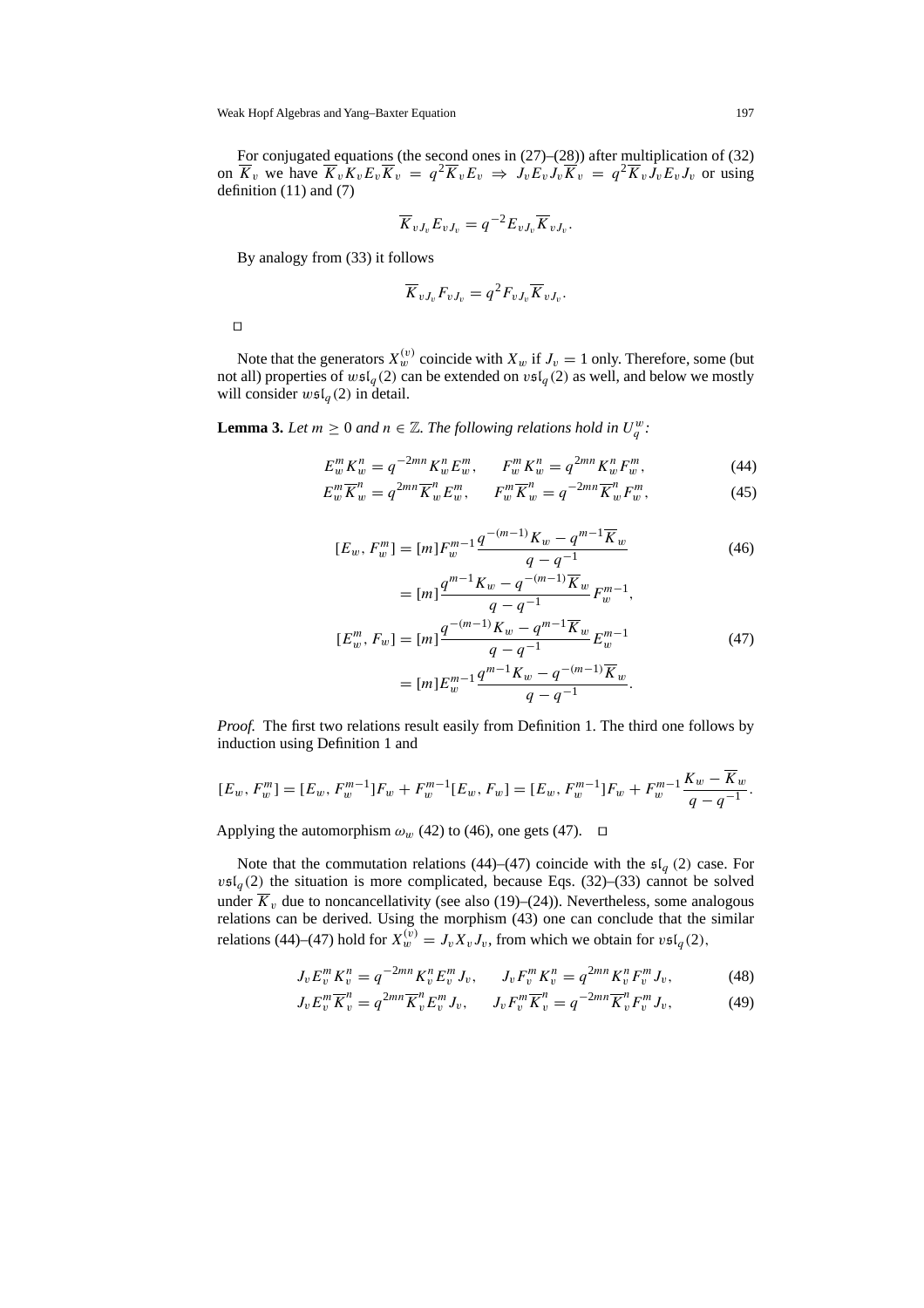$$
J_v E_v J_v F_v^m J_v - J_v F_v^m J_v E_v J_v = [m] J_v F_v^{m-1} \frac{q^{-(m-1)} K_v - q^{m-1} \overline{K}_v}{q - q^{-1}} \qquad (50)
$$
  

$$
= [m] \frac{q^{m-1} K_v - q^{-(m-1)} \overline{K}_v}{q - q^{-1}} F_v^{m-1} J_v,
$$
  

$$
J_v E_v^m J_v F_v J_v - J_v F_v J_v E_v^m J_v = [m] \frac{q^{-(m-1)} K_v - q^{m-1} \overline{K}_v}{q - q^{-1}} E_v^{m-1} J_v \qquad (51)
$$
  

$$
= [m] J_v E_v^{m-1} \frac{q^{m-1} K_v - q^{-(m-1)} \overline{K}_v}{q - q^{-1}}.
$$

It is important to stress that due to noncancellativity of weak algebras we cannot cancel these relations on  $J<sub>v</sub>$  (see (19)–(24)).

In order to discuss the basis of  $U_q^w = w \mathfrak{sl}_q(2)$ , we need to generalize some properties of Ore extensions (see [16]).

## **3. Weak Ore Extensions**

Let R be an algebra over k and  $R[t]$  be the free left R-module consisting of all polynomials of the form  $P = \sum_{i=0}^{n} a_i t^i$  with coefficients in R. If  $a_n \neq 0$ , define deg( $P = n$ ; say deg(0) = −∞. Let α be an algebra morphism of R. An α*-derivation* of R is a k-linear endomorphism  $\delta$  of R such that  $\delta(ab) = \alpha(a)\delta(b) + \delta(a)b$  for all  $a, b \in R$ . It follows that  $\delta(1) = 0$ .

- **Theorem 1.** (i) *Assume that* R[t] *has an algebra structure such that the natural inclusion of* R *into* R[t] *is a morphism of algebras and*  $deg(PQ) \leq deg(P) + deg(Q)$ *for any pair* (P , Q) *of elements of* R[t]*. Then there exists a unique injective algebra endomorphism*  $\alpha$  *of* R *and a unique*  $\alpha$ *-derivation*  $\delta$  *of* R *such that*  $ta = \alpha(a)t + \delta(a)$ *for all*  $a \in \mathsf{R}$ ;
- (ii) *Conversely, given an algebra endomorphism* α *of* R *and an* α*-derivation* δ *of* R*, there exists a unique algebra structure on* R[t] *such that the inclusion of* R *into* R[t] *is an algebra morphism and ta* =  $\alpha$ (*a*)*t* +  $\delta$ (*a*) *for all a*  $\in$  **R**.

*Proof.* (i) Take any  $0 \neq a \in \mathbb{R}$  and consider the product ta. We have deg(ta)  $\leq$  $deg(t) + deg(a) = 1$ . By the definition of R[t], there exists uniquely determined elements  $\alpha(a)$  and  $\delta(a)$  of R such that  $ta = \alpha(a)t + \delta(a)$ . This defines maps  $\alpha$  and  $\delta$  in a unique fashion. The left multiplication by t being linear, so are  $\alpha$  and  $\delta$ . Expanding both sides of the equality  $(ta)b = t(ab)$  in R[t] using  $ta = \alpha(a)t + \delta(a)$  for  $a, b \in \mathbb{R}$ , we get

$$
\alpha(a)\alpha(b)t + \alpha(a)\delta(b) + \delta(a)b = \alpha(ab)t + \delta(ab).
$$

It follows that  $\alpha(ab) = \alpha(a)\alpha(b)$  and  $\delta(ab) = \alpha(a)\delta(b) + \delta(a)b$ , and,  $\alpha(1)t + \delta(1) =$  $t1 = t$ . So,  $\alpha(1) = 1$ ,  $\delta(1) = 0$ . Therefore, we know that  $\alpha$  is an algebra endomorphism and  $\delta$  is an  $\alpha$ -derivation. The uniqueness of  $\alpha$  and  $\delta$  follows from the freeness of R[t] over R.

(ii) We need to construct the multiplication on  $R[t]$  as an extension of that on R such that  $ta = \alpha(a)t + \delta(a)$ . For this, it needs only to determine the multiplication ta for any  $a \in \mathsf{R}$ .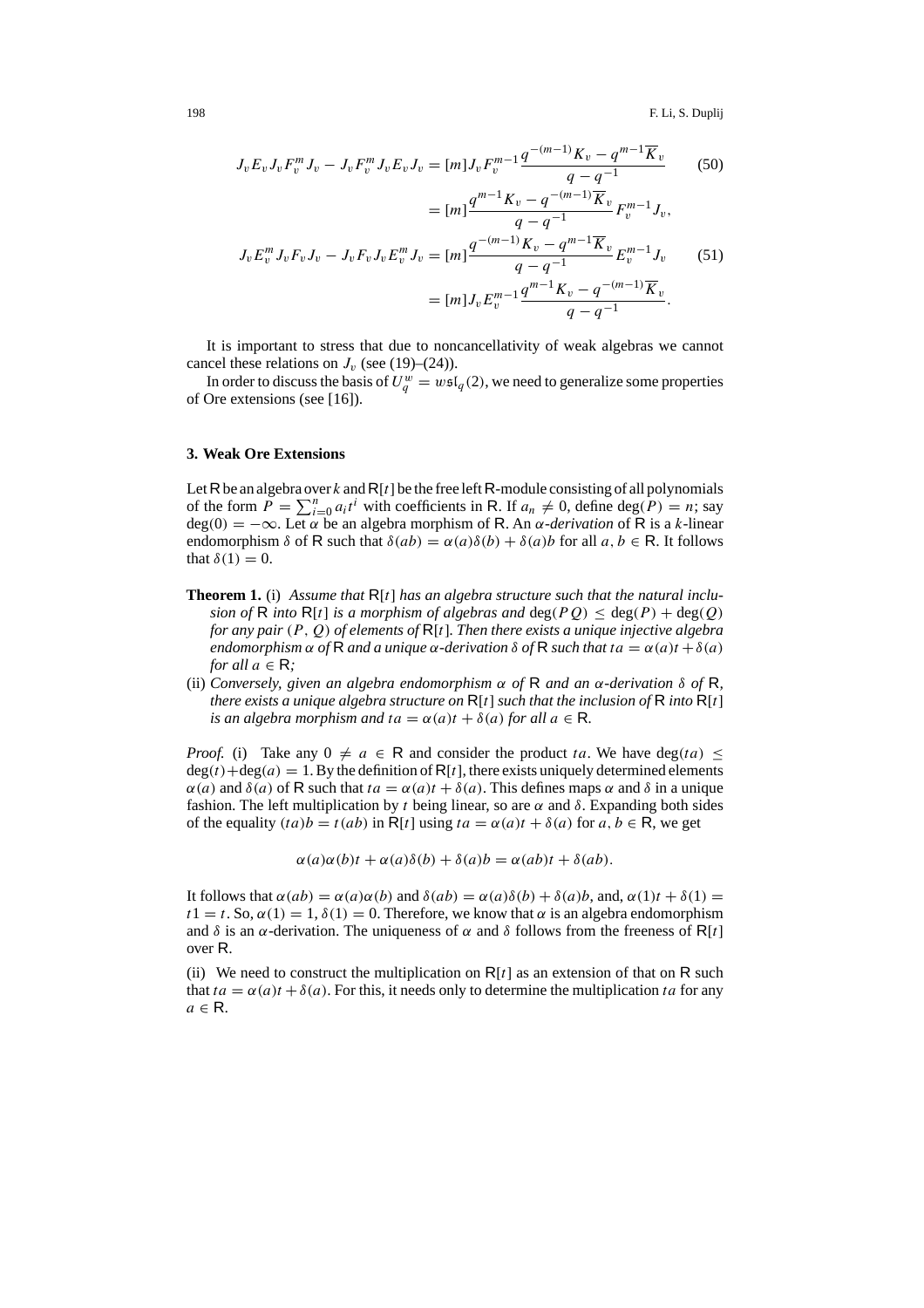Let  $M = \{ (f_{ij})_{i,j\geq 1} : f_{ij} \in End_k(R) \text{ and each row and each column has only finitely} \}$ many  $f_{ij} \neq 0$  and  $I =$  $\sqrt{ }$  $\overline{ }$ 1 1 ...  $\lambda$ is the identity of  $M$ .

For  $a \in \mathsf{R}$ , let  $\widehat{a} : \mathsf{R} \to \mathsf{R}$  satisfying  $\widehat{a}(r) = ar$ . Then  $\widehat{a} \in \text{End}_k(\mathsf{R})$ ; and for  $r \in \mathsf{R}$ ,  $(\alpha \widehat{a})(r) = \alpha(ar) = \alpha(a)\alpha(r) = (\alpha(a)\alpha)(r)$ ,  $(\delta \widehat{a})(r) = \delta(ar) = \alpha(a)\delta(r) + \delta(a)r =$  $(\widehat{\alpha(a)}\delta + \widehat{\delta(a)})(r)$ , thus  $\alpha\widehat{a} = \widehat{\alpha(a)}\alpha$ ,  $\delta\widehat{a} = \widehat{\alpha(a)}\delta + \widehat{\delta(a)}$  in End<sub>k</sub>(R), and, obviously, for  $a, b \in \mathsf{R}$ ,  $\widehat{ab} = \widehat{ab}$ ;  $\widehat{a+b} = \widehat{a} + \widehat{b}$ .  $\square$ 

Let 
$$
T = \begin{pmatrix} \delta & & \\ \alpha & \delta & \\ & \alpha & \ddots \\ & & \ddots \end{pmatrix} \in M
$$
 and define  $\Phi : R[t] \to M$  satisfying  $\Phi(\sum_{i=0}^{n} a_i t^i) =$ 

 $\sum_{i=0}^{n} (\widehat{a}_i I) T^i$ . It is seen that  $\Phi$  is a *k*-linear map.

**Lemma 4.** *The map*  $\Phi$  *is injective.* 

*Proof.* Let 
$$
p = \sum_{i=0}^{n} a_i t^i
$$
. Assume  $\Phi(p) = 0$ .  
\nFor  $e_i = \begin{pmatrix} 0_1 \\ \vdots \\ 0_{i-1} \\ 0_{i+1} \\ \vdots \\ 0_n \end{pmatrix}$ , obviously,  $\{e_i\}_{i\geq 1}$  are linear independent. Since  $\delta(1) = 0$  and  $\begin{pmatrix} 0_1 \\ \vdots \\ 0_n \end{pmatrix}$   
\n $\alpha(1) = 1$ , we have  $Te_i = \begin{pmatrix} 0_1 \\ \vdots \\ 0_{i-1} \\ \delta(1)_i \\ \alpha(1)_{i+1} \\ \vdots \\ 0_n \end{pmatrix} = e_{i+1}$  and  $T^i e_1 = e_{i+1}$  for any  $i \geq 0$ . Thus,

 $0 = \Phi(P)e_1 = \sum_{i=0}^n (\widehat{a_i}I)T^ie_1 = \sum_{i=0}^n \widehat{a_i}e_{i+1}$ . It means that  $\widehat{a_i} = 0$  for all *i*, then  $a_i = a_i 1 = \widehat{a_i}1 = 0$ . Hence  $P = 0$  $a_i = a_i 1 = \hat{a}_i 1 = 0$ . Hence  $P = 0$ .  $\Box$ 

**Lemma 5.** *The following relation holds*  $T(\widehat{a}I) = (\widehat{\alpha(a)}I)T + \widehat{\delta(a)}I$ . *Proof.* We have

$$
T(\widehat{a}I) = \begin{pmatrix} \delta & & \\ \alpha & \delta & \\ & \alpha & \ddots \\ & & \ddots \end{pmatrix} \begin{pmatrix} \widehat{a} & & \\ & \widehat{a} & \\ & & \ddots \end{pmatrix} = \begin{pmatrix} \widehat{\alpha(a)}\delta + \widehat{\delta(a)} & & \\ & \widehat{\alpha(a)}\alpha & \widehat{\alpha(a)}\delta + \widehat{\delta(a)} & \\ & & \widehat{\alpha(a)}\alpha & \\ & & & \ddots \end{pmatrix}
$$

$$
= \widehat{\alpha(a)}T + \widehat{\delta(a)}I = (\widehat{\alpha(a)}I)T + \widehat{\delta(a)}I.
$$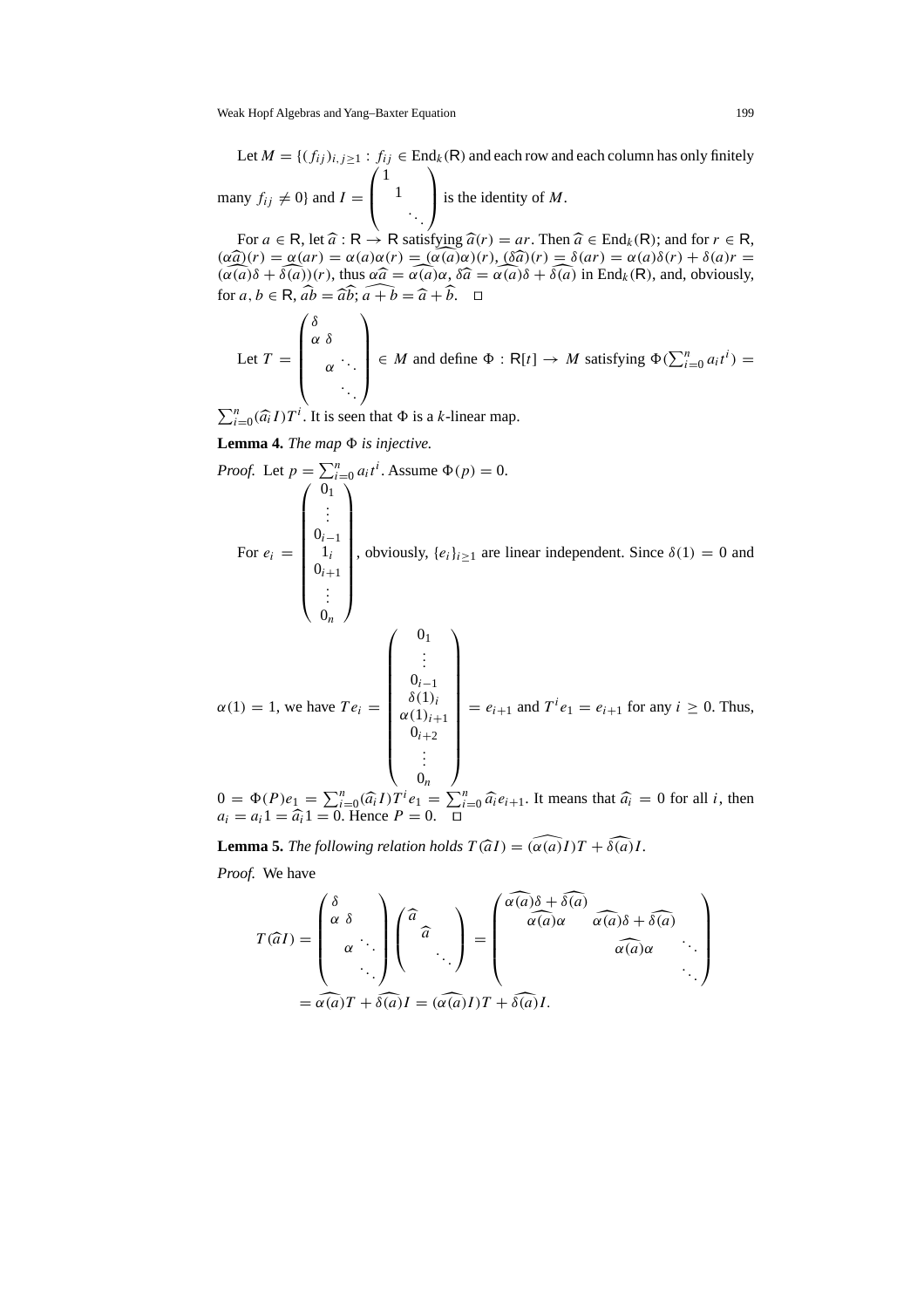Now, we complete the proof of Theorem 1. Let S denote the subalgebra generated by T and  $\hat{a}I$  (all  $a \in \mathbb{R}$ ) in M. From Lemma 5, we see that every element of S can be generated linearly by some elements in the form as  $(\widehat{a}I)T^n$  ( $a \in \mathsf{R}, n > 0$ ).

But  $\Phi(at^n) = (\hat{a}I)T^n$ , so  $\Phi(R[t]) = S$ , i.e.  $\Phi$  is surjective. Then by Lemma 4,  $\Phi$  is bijective. It follows that  $R[t]$  and S are linearly isomorphic.

Define  $ta = \Phi^{-1}(T(\hat{a}I))$ , then we can extend this formula to define the multiplication of R[t] with  $fg = \Phi^{-1}(xy)$  for any  $f, g \in R[t]$  and  $x = \Phi(f), y = \Phi(g)$ . Under this definition,  $R[t]$  becomes an algebra and  $\Phi$  is an algebra isomorphism from  $R[t]$  to S, and,  $ta = \Phi^{-1}(T(\hat{a}I)) = \Phi^{-1}((\alpha(a)I)T + \hat{\delta}(a)I) = \alpha(a)t + \delta(a)$  for all  $a \in \mathbb{R}$ . Obviously, the inclusion of R into R[t] is an algebra morphism.  $\Box$ 

*Remark 8.* Note that Theorem 1 can be recognized as a generalization of Theorem I.7.1 in [16], since R does not need to be without zero divisors,  $\alpha$  does not need to be injective and only deg( $PQ$ )  $\leq$  deg( $P$ ) + deg( $Q$ ).

**Definition 3.** *We call the algebra constructed from* α *and* δ *a* **weak Ore extension** *of* R*, denoted as*  $\mathsf{R}_w[t, \alpha, \delta]$ *.* 

Let  $S_{n,k}$  be the linear endomorphism of R defined as the sum of all  $\binom{n}{k}$  possible compositions of k copies of  $\delta$  and of  $n-k$  copies of  $\alpha$ . By induction n, from  $t a = \alpha(a)t + \delta(a)$ under the condition of Theorem 1(ii), we get  $t^n a = \sum_{k=0}^n S_{n,k}(a)t^{n-k}$  and moreover,  $\left(\sum_{i=0}^n a_i t^i\right) \left(\sum_{i=0}^m b_i t^i\right) = \sum_{i=0}^{n+m} c_i t^i$ , where  $c_i = \sum_{p=0}^i a_p \sum_{k=0}^p S_{p,k} (b_{i-p+k}).$ 

**Corollary 1.** *Under the condition of Theorem 1(ii), the following statements hold:*

- (i) *As a left* R-module,  $R_w[t, \alpha, \delta]$  *is free with basis*  $\{t^i\}_{i \geq 0}$ ;
- (ii) If  $\alpha$  *is an automorphism, then*  $R_w[t, \alpha, \delta]$  *is also a right free* R-module with the same *basis*  $\{t^i\}_{i\geq 0}$ .

*Proof.* (i) It follows from the fact that  $R_w[t, \alpha, \delta]$  is just  $R[t]$  as a left R-module.

(ii) Firstly, we can show that  $R_w[t, \alpha, \delta] = \sum_{i \geq 0} t^i R$ , i.e. for any  $p \in R_w[t, \alpha, \delta]$ , there are  $a_0, a_1, \dots, a_n \in \mathbb{R}$  such that  $p = \sum_{i=0}^n t^i a_i$ . Equivalently, we show by induction on *n* that for any  $b \in \mathbb{R}$ ,  $bt^n$  can be in the form  $\sum_{i=0}^{n} t^i a_i$  for some  $a_i$ .

When  $n = 0$ , it is obvious. Suppose that for  $n \leq k - 1$  the result holds. Consider the case  $n = k$ . Since  $\alpha$  is surjective, there is  $a \in \mathbb{R}$  such that  $b = \alpha^n(a) = S_{n,0}(a)$ . But  $t^n a = \sum_{k=0}^n S_{n,k}(a) t^{n-k}$ , we get  $bt^n = t^n a - \sum_{k=1}^n S_{n,k}(a) t^{n-k} = \sum_{i=0}^n t^i a_i$  by the hypothesis of induction for some  $a_i$  with  $a_n = a$ . For any i and  $a, b \in \mathsf{R}$ ,  $(t^i a)b = t^i(ab)$ since  $R_w[t, \alpha, \delta]$  is an algebra. Then  $R_w[t, \alpha, \delta]$  is a right R-module.

Suppose  $f(t) = t^n a_n + \cdots + t a_1 + A_0 = 0$  for  $a_i \in \mathbb{R}$  and  $a_n \neq 0$ . Then  $f(t)$  can be written as an element of R[t] by the formula  $t^n a = \sum_{k=0}^n S_{n,k}(a)t^{n-k}$  whose highest degree term is just that of  $t^n a_n = \sum_{k=0}^n S_{n,k}(a_n)t^{n-k}$ , i.e.  $\alpha^n(a_n)t^n$ . From (i), we get  $\alpha^{n}(a_{n}) = 0$ . It implies  $a_{n} = 0$ . It is a contradiction. Hence  $\mathsf{R}_{w}[t, \alpha, \delta]$  is a free right R-module.  $\square$ 

We will need the following:

**Lemma 6.** *Let* R *be an algebra,* α *be an algebra automorphism and* δ *be an* α*-derivation of* R. If R is a left (resp. right) Noetherian, then so is the weak Ore extension  $R_w[t, \alpha, \delta]$ .

The proof can be made similarly as for Theorem I.8.3 in [16].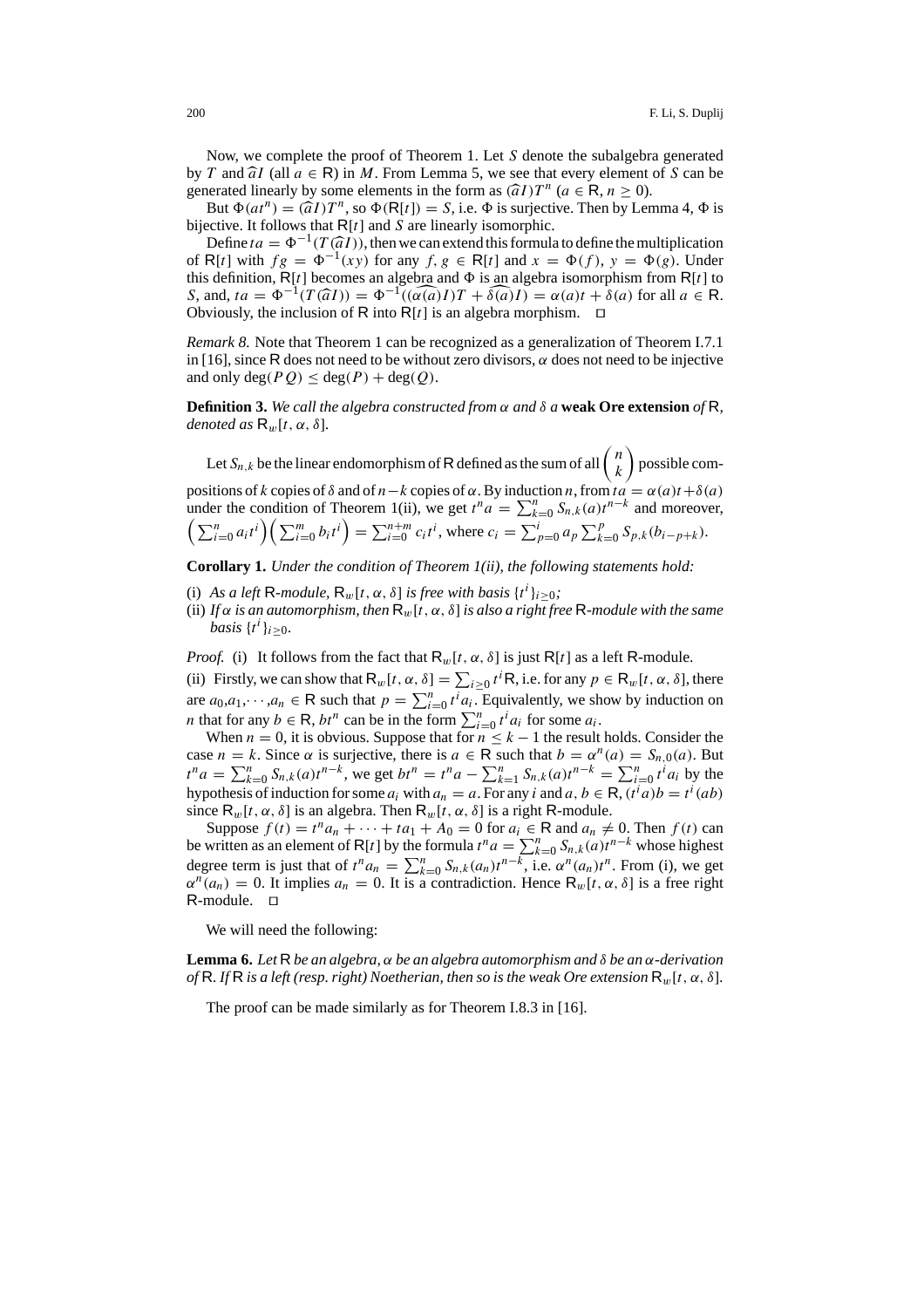**Theorem 2.** *The algebra*  $w \mathfrak{sl}_q(2)$  *is Noetherian with the basis* 

$$
\mathsf{P}_{w} = \{ E_{w}^{i} F_{w}^{j} K_{w}^{l}, E_{w}^{i} F_{w}^{j} \overline{K}_{w}^{m}, E_{w}^{i} F_{w}^{j} J_{w} \},\tag{52}
$$

*where* i, j, l *are any non-negative integers,* m *is any positive integer.*

*Proof.* As is well known, the two-variable polynomial algebra  $k[K_w, \overline{K}_w]$  is Noetherian (see e.g. [15]). Then  $A_0 = k[K_w, \overline{K}_w]/(J_wK_w - K_w, \overline{K}_wJ_w - \overline{K}_w)$  is also Noetherian. For any  $i, j \ge 0$  and  $a, b, c \in k$ , if at least one element of  $a, b, c$  does not equal 0,  $aK_w^i + b\overline{K}_w^j + cJ_w$  is not in the ideal  $(J_wK_w - K_w, \overline{K}_wJ_w - \overline{K}_w)$  of  $k[K_w, \overline{K}_w]$ . So, in  $A_0$ ,  $aK_w^i + b\overline{K}_w^j + cJ_w \neq 0$ . It follows that  $\{K_w^i, \overline{K}_{w}^j, J_w : i, j \ge 0\}$  is a basis of  $A_0$ .

Let  $\alpha_1$  satisfy  $\alpha_1(K_w) = q^2 K_w$  and  $\alpha_1(\overline{K}_w) = q^{-2} \overline{K}_w$ . Then  $\alpha_1$  can be extended to an algebra automorphism on  $A_0$  and  $A_1 = A_0[F_w, \alpha_1, 0]$  is a weak Ore extension of  $A_0$ from  $\alpha = \alpha_1$  and  $\delta = 0$ . By Corollary 1,  $A_1$  is a free left  $A_0$ -module with basis  $\{F_w^j\}_{i \geq 0}$ . Thus,  $A_1$  is a k-algebra with basis  $\{K_w^l F_w^j, \overline{K}_w^m F_w^j, J_w F_w^j : l \text{ and } j \text{ run respectively}\}$ over all non-negative integers, m runs over all positive integers}. But, from the definition of the weak Ore extension, we have  $K_w^l F_w^j = q^{-2lj} F_w^j K_w^l$ ,  $\overline{K}_w^m F_w^j = q^{2mj} F_w^j \overline{K}_w^m$ ,  $J_w F_w^j = F_w^j J_w$ . So, we conclude that  $\{F_w^j K_w^l, F_w^j \overline{K}_w^m, F_w^j J_w : l \text{ and } j \text{ run respectively}\}$ over all non-negative integers, m runs over all positive integers} is a basis of A1.

Let  $\alpha_2$  satisfy  $\alpha_2(F_w^j K_w^l) = q^{-2l} F_w^j K_w^l$ ,  $\alpha_2(F_w^j \overline{K}_w^m) = q^{2m} F_w^j \overline{K}_w^m$ ,  $\alpha_2(F_w^j J_w) =$  $F_w^j J_w$ . Then  $\alpha_2$  can be extended to an algebra automorphism on  $A_1$ . Let  $\delta$  satisfy

$$
\delta(1) = \delta(K_w) = \delta(\overline{K}_w) = 0,
$$
  
\n
$$
\delta(F_w^j K_w^l) = \sum_{i=0}^{j-1} F_w^{j-1} \frac{q^{-2i} K_w - q^{2i} \overline{K}_w}{q - q^{-1}} K_w^l,
$$
  
\n
$$
\delta(F_w^j \overline{K}_w^l) = \sum_{i=0}^{j-1} F_w^{j-1} \frac{q^{-2i} K_w - q^{2i} \overline{K}_w}{q - q^{-1}} \overline{K}_w^l,
$$
  
\n
$$
\delta(F_w^j J_w) = \sum_{i=0}^{j-1} F_w^{j-1} \frac{q^{-2i} K_w - q^{2i} \overline{K}_w}{q - q^{-1}} J_w
$$

for  $j > 0$  and  $l \ge 0$ . Then just as in the proof of Lemma VI.1.5 in [16], it can be shown that  $\delta$  can be extended to an  $\alpha_2$ -derivation of  $A_1$  such that  $A_2 = A_1[E_w, \alpha_2, \delta]$  is a weak Ore extension of  $A_1$ . Then in  $A_2$ ,

$$
E_w K_w = \alpha_2(K_w) E_w + \delta(K_w) = q^{-2} K_w E_w, \quad E_w \overline{K}_w = q^2 \overline{K}_w E_w,
$$
  

$$
E_w F_w = \alpha_2(F_w) E_w + \delta(F_w) = F_w E_w + \frac{K_w - \overline{K}_w}{q - q^{-1}}.
$$

From these, we conclude that  $A_2 \cong U_q^w$  as algebras. Thus, from Lemma 6,  $U_q^w$  is Noetherian. By Corollary 1,  $U_q^w$  is free with basis  $\{E_w^i\}_{i\geq 0}$  as a left  $A_1$ -module. Thus, as a k-linear space,  $U_q^w$  has the basis  $Q_w = \{F_w^j K_w^l E_w^i, F_w^j \overline{K}_w^m E_w^i, F_w^j J_w E_w^i : i, j, l\}$ run over all non-negative integers, m runs over all positive integers}. By Lemma 3 any  $x \in \mathsf{P}_w$  (resp.  $\mathsf{Q}_w$ ) can be k-linearly generated by some elements of  $\mathsf{Q}_w$  (resp.  $\mathsf{P}_w$ ), and therefore  $P_w$  and  $Q_w$  generate the same space  $U_q^w$ .  $\Box$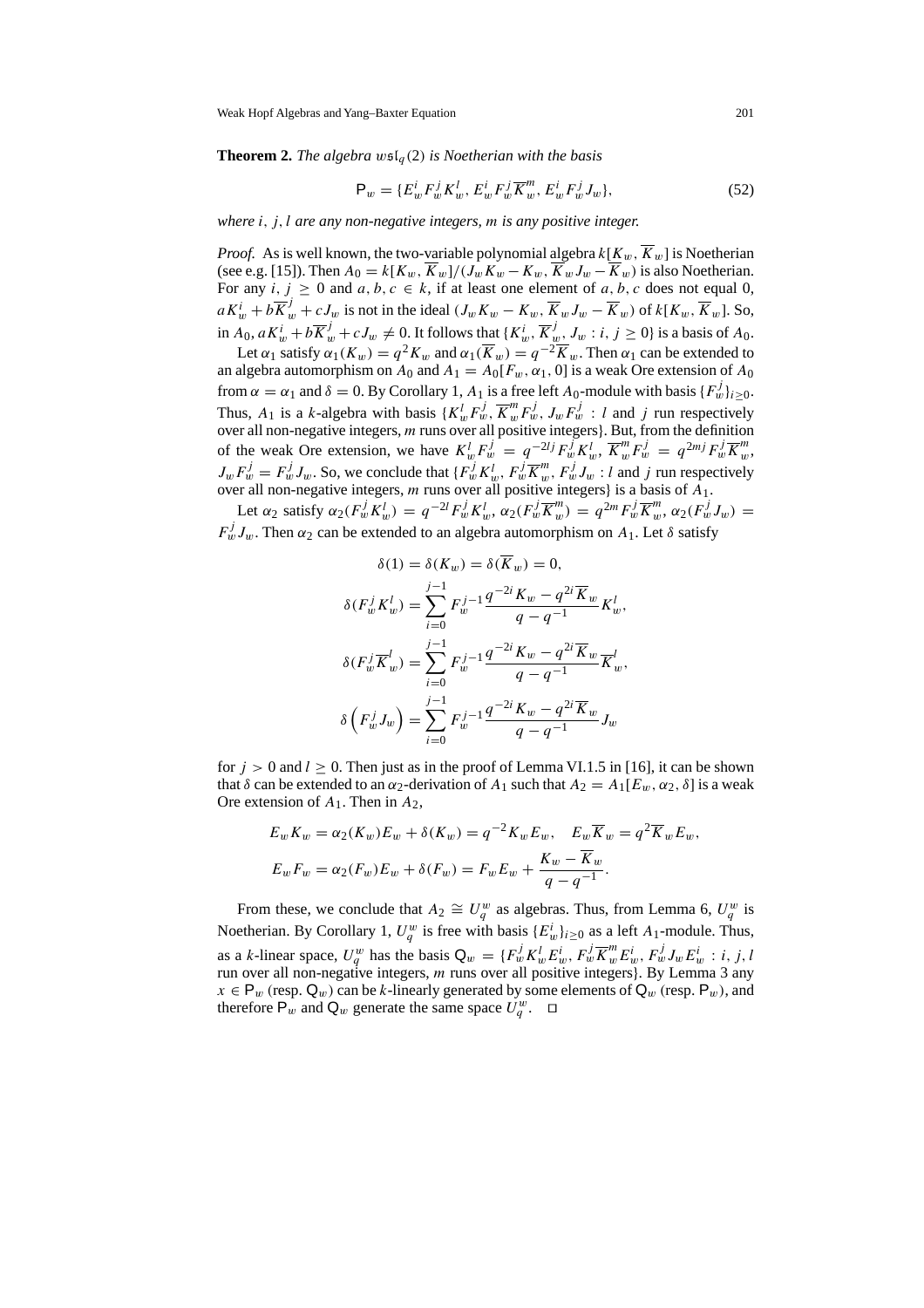The similar theorem can be proved for  $v\mathfrak{sl}_q(2)$  as well.

**Theorem 3.** *The algebra*  $\mathfrak{v}\mathfrak{sl}_q(2)$  *is Noetherian with the basis* 

$$
\mathsf{P}_{v} = \left\{ J_{v} E_{v}^{i} J_{v} F_{v}^{j} K_{v}^{l}, J_{v} E_{v}^{i} J_{v} F_{v}^{j} \overline{K}_{v}^{m}, J_{v} E_{v}^{i} J_{v} F_{v}^{j} J_{v} \right\},\tag{53}
$$

*where* i, j, l *are any non-negative integers,* m *is any positive integer.*

*Proof.* The two-variable polynomial algebra  $k[K_v, \overline{K}_v]$  is Noetherian (see e.g. [15]). Then  $A_0 = k[K_v, \overline{K}_v]/(\overline{J}_v K_v - K_v, \overline{K}_v \overline{J}_v - \overline{K}_v)$  is also Noetherian. For any i,  $i > 0$ and a, b,  $c \in k$ , if at least one element of a, b, c does not equal 0,  $a K_v^i + b \overline{K}_v^j + c J_v$  is not in the ideal  $(J_v K_v - K_v, \overline{K}_v J_v - \overline{K}_v)$  of  $k[K_v, \overline{K}_v]$ . So, in  $A_0$ ,  $a K_v^i + b \overline{K}_v^j + c J_v \neq 0$ . It follows that  $\{K_v^i, \overline{K}_v^j, J_v : i, j \ge 0\}$  is a basis of  $A_0$ .

Let  $\alpha_1$  satisfy  $\alpha_1(K_v) = q^2 K_v$  and  $\alpha_1(\overline{K}_v) = q^{-2} \overline{K}_v$ . Then  $\alpha_1$  can be extended to an algebra automorphism on  $A_0$  and  $A_1 = A_0[J_vF_vJ_v, \alpha_1, 0]$  is a weak Ore extension of  $A_0$  from  $\alpha = \alpha_1$  and  $\delta = 0$ . By Corollary 7,  $A_1$  is a free left  $A_0$ -module with basis  $\{J_v F_v^j J_v\}_{i\geq 0}$ . Thus,  $A_1$  is a k-algebra with basis  $\{K_v^l F_v^j J_v, \overline{K}_v^m F_v^j J_v, J_v F_v^j J_v : l \text{ and } j \}$ run respectively over all non-negative integers, m runs over all positive integers}. From the definition of the weak Ore extension, we have  $K_v^l F_v^j J_v = q^{-2lj} J_v F_v^j K_v^l, \overline{K}_v^m F_v^j J_v =$ <sup>q</sup>2mj JvF<sup>j</sup> <sup>v</sup> <sup>K</sup><sup>m</sup> <sup>v</sup> , JvF<sup>j</sup> <sup>v</sup> <sup>=</sup> <sup>F</sup><sup>j</sup> <sup>v</sup> Jv. So, we conclude that {F<sup>j</sup> <sup>v</sup> K<sup>l</sup> vJv, F<sup>j</sup> <sup>v</sup> <sup>K</sup><sup>m</sup> <sup>v</sup> Jv, JvF<sup>j</sup> <sup>v</sup> Jv : l and  $j$  run respectively over all non-negative integers,  $m$  runs over all positive integers} is a basis of  $A_1$ .

Let  $\alpha_2$  satisfy  $\alpha_2(J_vF_v^jK_v^l) = q^{-2l}J_vF_v^jK_v^l$ ,  $\alpha_2(J_vF_v^j\overline{K}_v^m) = q^{2m}J_vF_v^j\overline{K}_v^m$ ,  $\alpha_2(J_vF_v^jJ_v) = J_vF_v^jJ_v$ . Then  $\alpha_2$  can be extended to an algebra automorphism on  $A_1$ . Let  $\delta$  satisfy

$$
\delta(1) = \delta(K_v) = \delta(\overline{K}_v) = 0,
$$
  
\n
$$
\delta(J_v F_v^j K_v^l) = \sum_{i=0}^{j-1} J_v F_v^{j-1} \frac{q^{-2i} K_v - q^{2i} \overline{K}_v}{q - q^{-1}} K_v^l,
$$
  
\n
$$
\delta(J_v F_v^j \overline{K}_v^l) = \sum_{i=0}^{j-1} J_v F_v^{j-1} \frac{q^{-2i} K_v - q^{2i} \overline{K}_v}{q - q^{-1}} \overline{K}_v^l,
$$
  
\n
$$
\delta\left(J_v F_v^j J_v\right) = \sum_{i=0}^{j-1} J_v F_v^{j-1} \frac{q^{-2i} K_v - q^{2i} \overline{K}_v}{q - q^{-1}} J_v
$$

for  $j > 0$  and  $l \ge 0$ . Then just as in the proof of Lemma VI.1.5 in [16], it can be shown that  $\delta$  can be extended to an  $\alpha_2$ -derivation of  $A_1$  such that  $A_2 = A_1[J_vE_vJ_v, \alpha_2, \delta]$  is a weak Ore extension of  $A_1$ . Then in  $A_2$ ,

$$
J_v E_v K_v = \alpha_2(K_v) J_v E_v J_v + \delta(K_v) = q^{-2} K_v E_v J_v, \ J_v E_v \overline{K}_v = q^2 \overline{K}_v E_v J_v,
$$
  

$$
J_v E_v J_v F_v J_v = \alpha_2(F_v) J_v E_v J_v + \delta(J_v F_v J_v) = J_v F_v J_v E_v J_v + \frac{K_v - \overline{K}_v}{q - q^{-1}}.
$$

From these, we conclude that  $A_2 \cong U_q^v$  as algebras. Thus, from Lemma 6,  $U_q^v$  is Noetherian. By Corollary 1,  $U_q^v$  is free with basis  $\{J_v E_v^i J_v\}_{i\geq 0}$  as a left  $A_1$ -module. Thus, as a k-linear space,  $U_q^v$  has the basis

$$
Q_v = \{J_v F_v^j K_v^l E_v^i J_v, J_v F_v^j \overline{K}_v^m E_v^i J_v, J_v F_v^j J_v E_v^i J_v\},\
$$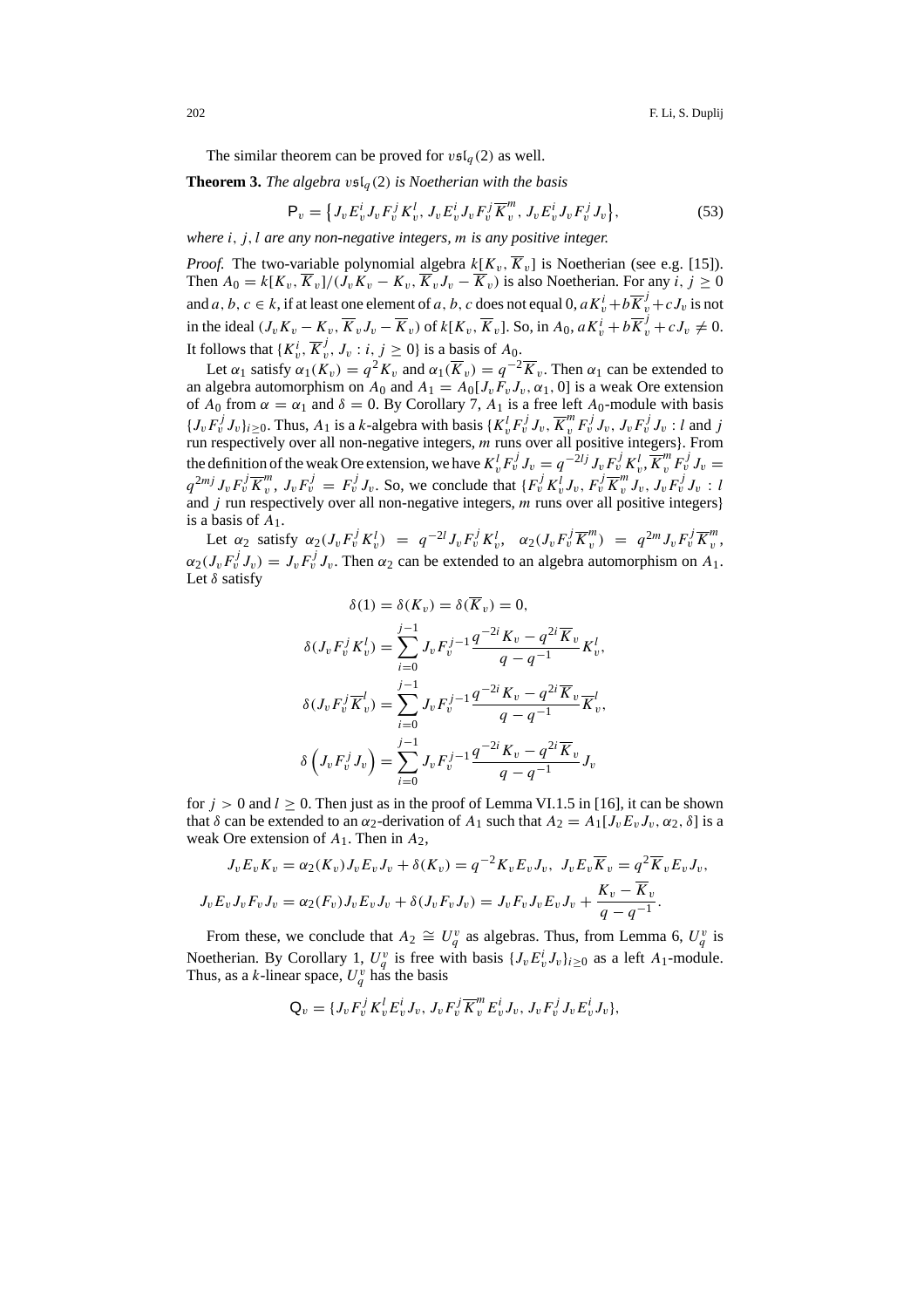where  $i, j, l$  run over all non-negative integers, m runs over all positive integers. By (48)–(51) any  $x \in P_v$  (resp.  $Q_v$ ) can be k-linearly generated by some elements of  $\mathsf{Q}_{v}$  (resp.  $\mathsf{P}_{v}$ ), and therefore  $\mathsf{P}_{v}$  and  $\mathsf{Q}_{v}$  generate the same space  $U_{q}^{v}$ .  $\Box$ 

#### **4. Extension to the** *q* **= 1 Case**

Let us discuss the relation between  $U_q^w = w \mathfrak{sl}_q(2)$  and  $U(\mathfrak{sl}_q(2))$ . Just like the quantum algebra  $\mathfrak{sl}_q(2)$ , we first have to give another presentation for  $U_q^w$ .

Let  $q \in \mathbb{C}$  and  $q \neq \pm 1,0$ . Define  $U_q^{w'}$  as the algebra generated by the five variables  $E_w$ ,  $F_w$ ,  $K_w$ ,  $\overline{K}_w$ ,  $L_v$  with the relations (for  $U_q^{\nu}$  Eqs. (56) and (57) should be exchanged with (32) and (33) respectively):

$$
K_w \overline{K}_w = \overline{K}_w K_w,\tag{54}
$$

$$
K_w \overline{K}_w K_w = K_w, \quad \overline{K}_w K_w \overline{K}_w = \overline{K}_w,
$$
\n<sup>(55)</sup>

$$
K_w E_w = q^2 E_w K_w, \quad \overline{K}_w E_w = q^{-2} E_w \overline{K}_w,
$$
\n(56)

$$
K_w F_w = q^{-2} F_w K_w, \quad \overline{K}_w F_w = q^2 F_w \overline{K}_w, \tag{57}
$$

$$
[L_w, E_w] = q(E_w K_w + \overline{K}_w E_w), \qquad (58)
$$

$$
[L_w, F_w] = -q^{-1}(F_w K_w + \overline{K}_w F_w),
$$
\n(59)

$$
E_w F_w - F_w E_w = L_w, \quad (q - q^{-1}) L_w = (K_w - \overline{K}_w).
$$
 (60)

For  $\mathfrak{v}\mathfrak{sl}_q(2)$  we can similarly define the algebra  $U_q^{\mathfrak{v}'}$ ,

$$
K_v \overline{K}_v = \overline{K}_v K_v,\tag{61}
$$

$$
K_v \overline{K}_v K_v = K_v, \quad \overline{K}_v K_v \overline{K}_v = \overline{K}_v,
$$
\n(62)

$$
K_v E_v \overline{K}_v = q^2 E_v,\tag{63}
$$

$$
K_v F_v \overline{K}_v = q^{-2} F_v,\tag{64}
$$

$$
L_v J_v E_v - E_v J_v L_v = q(E_v K_v + \overline{K}_v E_v),
$$
\n<sup>(65)</sup>

$$
L_v J_v F_v - F_v J_v L_v = -q^{-1} (F_v K_v + \overline{K}_v F_v),
$$
\n(66)

$$
E_v J_v F_v - F_v J_v E_v = L_v, \ (q - q^{-1}) L_v = (K_v - \overline{K}_v).
$$
 (67)

Note that contrary to  $U_q^w$  and  $U_q^v$ , the algebras  $U_q^{w'}$  and  $U_q^{w'}$  are defined for all *invertible* values of the parameter q, in particular for  $q = 1$ .

**Proposition 4.** The algebra  $U_q^w$  is isomorphic to the algebra  $U_q^{w'}$  with  $\varphi_w$  satisfying  $\varphi_w(E_w) = E_w$ ,  $\varphi_w(F_w) = F_w$ ,  $\varphi_w(K_w) = K_w$ ,  $\varphi_w(\overline{K}_w) = \overline{K}_w$ .

*Proof.* The proof is similar to that of Proposition VI.2.1 in [16] for  $\mathfrak{sl}_q(2)$ . It suffices to check that  $\varphi_w$  and the map  $\psi_w : U_q^w \to U_q^w$  satisfying  $\psi_w(E_w) = E_w$ ,  $\psi_w(F_w) = F_w$ ,  $\psi_w(K_w) = K_w, \psi_w(L_w) = [E_w, F_w]$  are reciprocal algebra morphisms.  $\Box$ 

On the other hand, we can give the following relationship between  $U_q^{w'}$  and  $U(\mathfrak{sl}(2))$ whose proof is easy.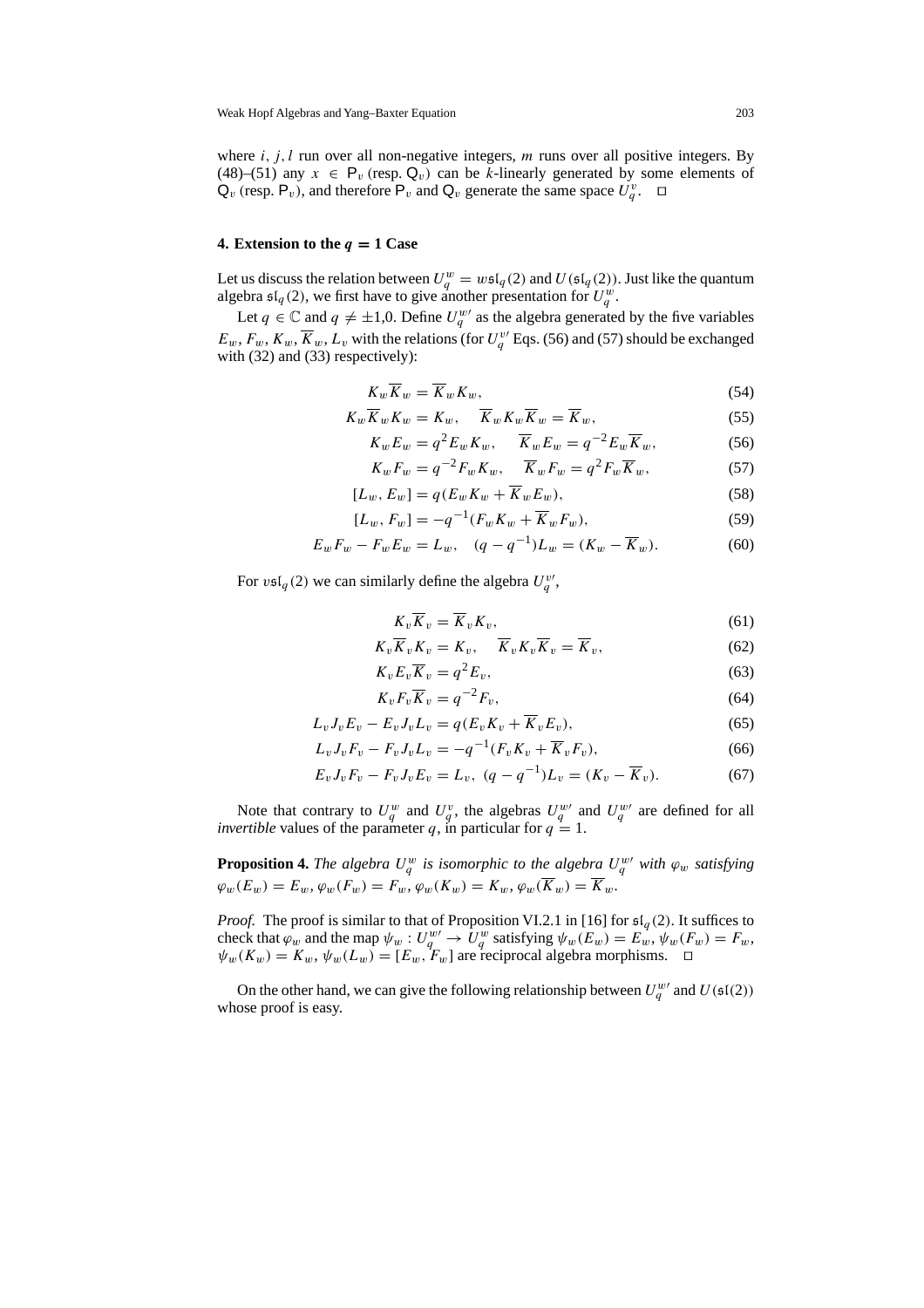#### **Proposition 5.** *For*  $q = 1$

- (i) *the algebra isomorphism*  $U(\mathfrak{sl}(2)) \cong U_1^{w} / (K_w 1)$  *holds*;
- (ii) *there exists an injective algebra morphism*  $\pi$  *from*  $U_{1}^{w}$  *to*  $U(\mathfrak{sl}(2))[K_{w}]/(K_{w}^{3} K_{w})$ *satisfying*  $\pi(E_w) = XK_w$ ,  $\pi(F_w) = Y$ ,  $\pi(K_w) = K_w$ ,  $\pi(L) = HK_w$ .

*Remark 9.* In Proposition 5(ii),  $\pi$  is only injective, but not surjective since  $K^2 \neq 1$  in  $U(\mathfrak{sl}(2))[K]/(K^3 - K)$  and then X does not lie in the image of  $\pi$ .

## **5. Weak Hopf Algebras Structure**

Here we define weak analogs in  $w\mathfrak{sl}_q(2)$  and  $v\mathfrak{sl}_q(2)$  for the standard Hopf algebra structures  $\Delta$ ,  $\varepsilon$ , S – comultiplication, counit and antipod, which should be algebra morphisms.

For the weak quantum algebra  $w\mathfrak{sl}_a(2)$  we define the maps  $\Delta_w$  :  $w\mathfrak{sl}_a(2) \rightarrow$  $w\mathfrak{sl}_q(2)\otimes w\mathfrak{sl}_q(2), \varepsilon_w$ :  $w\mathfrak{sl}_q(2) \to k$  and  $T_w$ :  $w\mathfrak{sl}_q(2) \to w\mathfrak{sl}_q(2)$  satisfying respectively

$$
\Delta_w(E_w) = 1 \otimes E_w + E_w \otimes K_w, \ \Delta(F_w) = F_w \otimes 1 + \overline{K}_w \otimes F_w, \tag{68}
$$

$$
\Delta_w(K_w) = K_w \otimes K_w, \ \Delta_w(\overline{K}_w) = \overline{K}_w \otimes \overline{K}_w,\tag{69}
$$

$$
\varepsilon_w(E_w) = \varepsilon_w(F_w) = 0, \ \varepsilon_w(K_w) = \varepsilon_w(\overline{K}_w) = 1,\tag{70}
$$

$$
T_w(E_w) = -E_w \overline{K}_w, \ T_w(F_w) = -K_w F_w, \ T(K_w) = \overline{K}_w, \ T_w(\overline{K}_w) = K_w. \tag{71}
$$

The difference with the standard case (we follow notations of [16]) is in substitution of  $K^{-1}$  with  $\overline{K}_w$  and the last line, where instead of antipod S the weak antipod  $T_w$  is introduced [18].

### **Proposition 6.** *The relations* (68)–(71) endow  $w\mathfrak{sl}_q(2)$  *with a bialgebra structure.*

*Proof.* It can be shown by direct calculation that the following relations hold valid:

$$
\Delta_w(K_w)\Delta_w(\overline{K}_w) = \Delta_w(\overline{K}_w)\Delta_w(K_w),\tag{72}
$$

$$
\Delta_w(K_w)\Delta_w(\overline{K}_w)\Delta_w(K_w) = \Delta_w(K_w),\tag{73}
$$

$$
\Delta_w(\overline{K}_w)\Delta_w(K_w)\Delta_w(\overline{K}_w) = \Delta_w(\overline{K}_w),\tag{74}
$$

$$
\Delta_w(K_w)\Delta_w(E_w) = q^2 \Delta_w(E_w)\Delta_w(K_w),\tag{75}
$$

$$
\Delta_w(\overline{K}_w)\Delta_w(E_w) = q^{-2}\Delta_w(E_w)\Delta_w(\overline{K}_w),\tag{76}
$$

$$
\Delta_w(K_w)\Delta_w(F_w) = q^{-2}\Delta_w(F_w)\Delta_w(K_w),\tag{77}
$$

$$
\Delta_w(\overline{K}_w)\Delta_w(F_w) = q^2 \Delta_w(F_w)\Delta_w(\overline{K}_w),\tag{78}
$$

$$
\Delta_w(E_w)\Delta_w(F_w) - \Delta_w(F_w)\Delta_w(E_w) = \frac{(\Delta_w(K_w) - \Delta_w(\overline{K}_w))}{(q - q^{-1})};\tag{79}
$$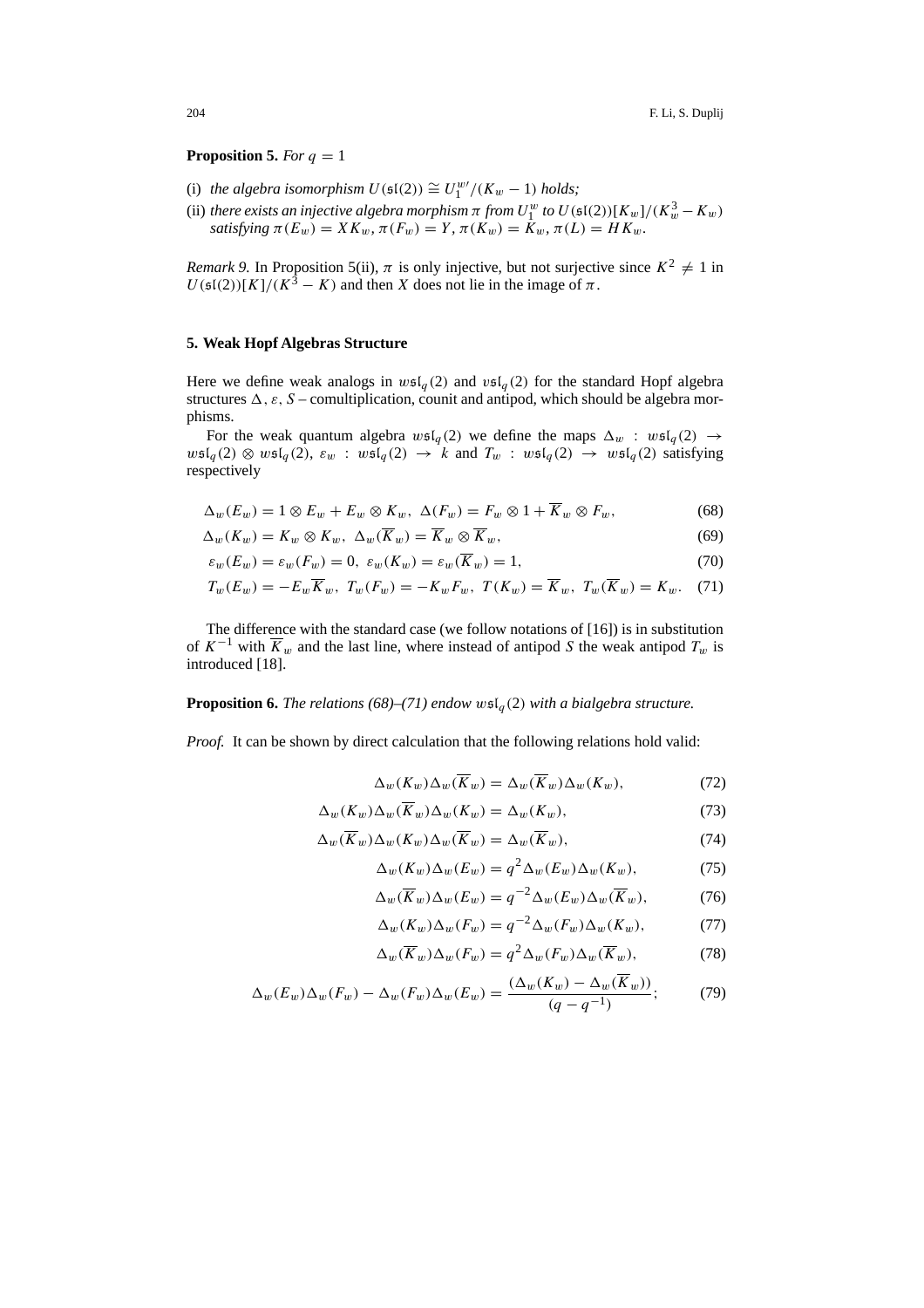$$
\varepsilon_w(K_w)\varepsilon_w(\overline{K}_w) = \varepsilon_w(\overline{K}_w)\varepsilon_w(K_w),\tag{80}
$$

$$
\varepsilon_w(K_w)\varepsilon_w(\overline{K}_w)\varepsilon_w(K_w) = \varepsilon_w(K_w),\tag{81}
$$

$$
\varepsilon_w(\overline{K}_w)\varepsilon_w(K_w)\varepsilon_w(\overline{K}_w) = \varepsilon_w(\overline{K}_w),\tag{82}
$$

$$
\varepsilon_w(K_w)\varepsilon_w(E_w) = q^2\varepsilon_w(E_w)\varepsilon_w(K_w),\tag{83}
$$

$$
\varepsilon_w(\overline{K}_w)\varepsilon_w(E_w) = q^{-2}\varepsilon_w(E_w)\varepsilon_w(\overline{K}_w),\tag{84}
$$

$$
\varepsilon_w(K_w)\varepsilon_w(F_w) = q^{-2}\varepsilon_w(F_w)\varepsilon_w(K_w),\tag{85}
$$

$$
\varepsilon_w(\overline{K}_w)\varepsilon_w(F_w) = q^2\varepsilon_w(F_w)\varepsilon_w(\overline{K}_w),\tag{86}
$$

$$
\varepsilon_w(E_w)\varepsilon_w(F_w) - \varepsilon_w(F_w)\varepsilon_w(E_w) = \frac{(\varepsilon_w(K_w) - \varepsilon_w(K_w))}{(q - q^{-1})};\tag{87}
$$

$$
T_w(\overline{K}_w)T_w(K_w) = T_w(K_w)T_w(\overline{K}_w),\tag{88}
$$

$$
T_w(K_w)T_w(\overline{K}_w)T_w(K_w) = T_w(K_w),\tag{89}
$$

$$
T_w(\overline{K}_w)T_w(K_w)T_w(\overline{K}_w) = T_w(\overline{K}_w),\tag{90}
$$

$$
T_w(E_w)T_w(K_w) = q^2 T_w(K_w)T_w(E_w),
$$
\n(91)

$$
T_w(E_w)T_w(\overline{K}_w) = q^{-2}T_w(\overline{K}_w)T_w(K_w),\tag{92}
$$

$$
T_w(F_w)T_w(K_w) = q^{-2}T_w(K_w)T_w(F_w),
$$
\n(93)

$$
T_w(F_w)T_w(\overline{K}_w) = q^2 T_w(\overline{K}_w)T_w(F_w),\tag{94}
$$

$$
T_w(F_w)T_w(E_w) - T_w(E_w)T_w(F_w) = \frac{(T_w(K_w) - T_w(K_w))}{(q - q^{-1})}.
$$
\n(95)

Therefore, through the basis in Theorem 2,  $\Delta$  and  $\varepsilon_w$  can be extended to algebra morphisms from  $wsI_q(2)$  to  $wsI_q(2) \otimes wsI_q(2)$  and from  $wsI_q(2)$  to k,  $T_w$  can be extended to an anti-algebra morphism from  $wsI_q(2)$  to  $wsI_q(2)$  respectively.

Using  $(72)$ – $(87)$  it can be shown that

$$
(\Delta_w \otimes \text{id})\Delta_w(X) = (\text{id} \otimes \Delta_w)\Delta_w(X),\tag{96}
$$

$$
(\varepsilon_w \otimes id)\Delta_w(X) = (id \otimes \varepsilon_w)\Delta_w(X) = X \tag{97}
$$

for any  $X = E_w$ ,  $F_w$ ,  $K_w$  or  $\overline{K}_w$ . Let  $\mu_w$  and  $\eta_w$  be the product and the unit of  $w\mathfrak{sl}_q(2)$ respectively. Hence  $(w\mathfrak{sl}_q(2), \mu_w, \eta_w, \Delta_w, \varepsilon_w)$  becomes a bialgebra.  $\Box$ 

Next we introduce the star product in the bialgebra ( $w \mathfrak{sl}_q(2)$ ,  $\mu_w$ ,  $\eta_w$ ,  $\Delta_w$ ,  $\varepsilon_w$ ) similar to the standard way (see e.g. [16])

$$
(A \star_w B)(X) = \mu_w [A \otimes B] \Delta_w(X). \tag{98}
$$

**Proposition 7.** Tw *satisfies the regularity conditions*

 $\overline{\phantom{a}}$ 

$$
id \star_w T_w \star_w id)(X) = X,\tag{99}
$$

$$
(T_w \star_w \text{id} \star_w T_w)(X) = T_w(X) \tag{100}
$$

*for any*  $X = E_w$ ,  $F_w$ ,  $K_w$  *or*  $\overline{K}_w$ *. It means that*  $T_w$  *is a weak antipode.*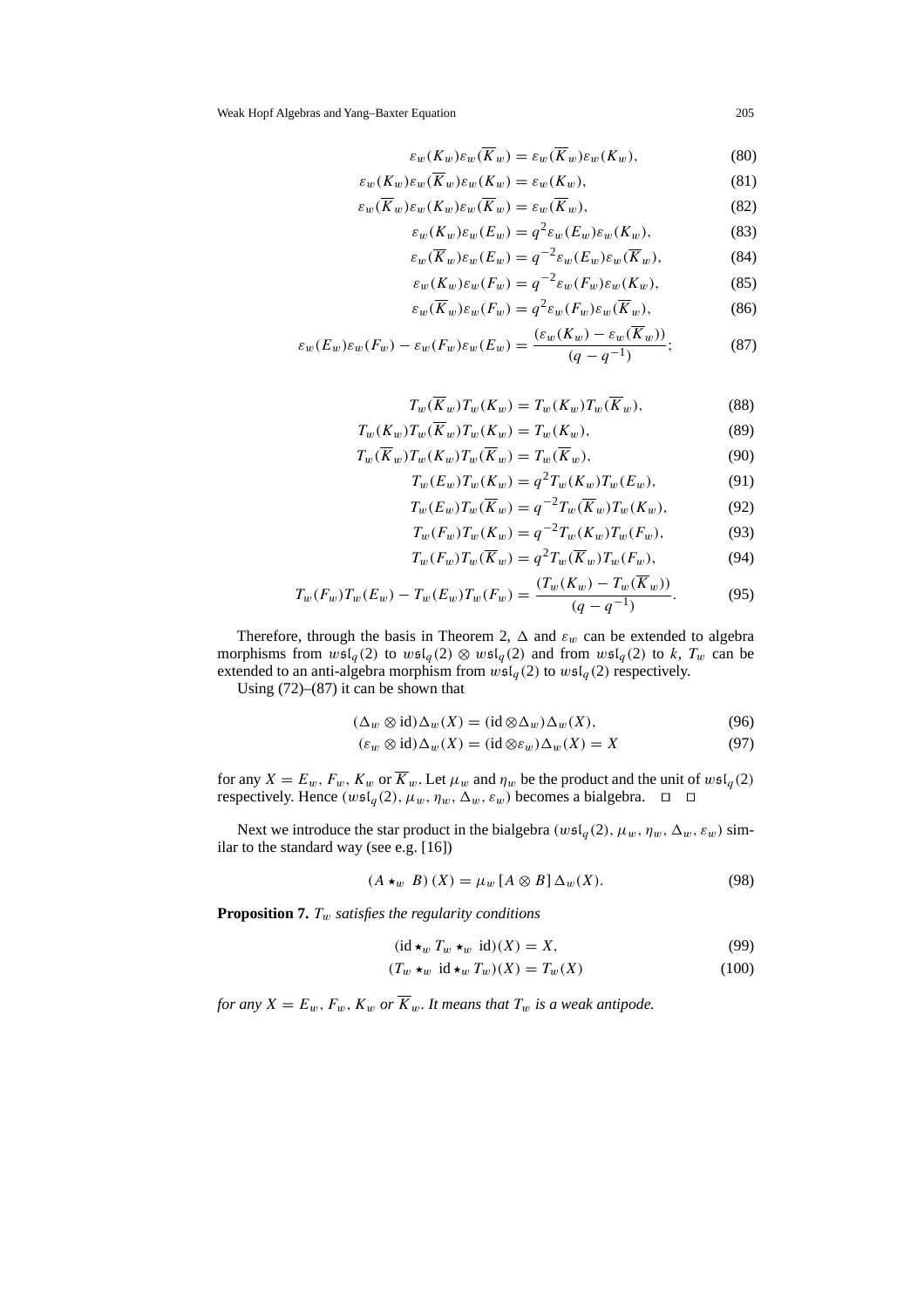*Proof.* Follows from (72)–(95) by tedious calculations. For  $X = K_w, \overline{K}_w$  it is easy, and so we consider  $X = E_w$ , as an example. We have

$$
(\mathrm{id} \star_w T_w \star_w \mathrm{id})(E_w) = \mu_w [(\mathrm{id} \star_w T_w) \otimes \mathrm{id}] \Delta_w(E_w)
$$
  
\n
$$
= \mu_w [(\mathrm{id} \star_w T_w) \otimes \mathrm{id}] (1 \otimes E_w + E_w \otimes K_w)
$$
  
\n
$$
= (\mathrm{id} \star_w T_w) (1) \mathrm{id} (E_w) + (\mathrm{id} \star_w T_w) (E_w) \mathrm{id} (K_w)
$$
  
\n
$$
= \mu_w [ \mathrm{id} \otimes T_w] \Delta_w(1) \mathrm{id} (E_w) + \mu_w [ \mathrm{id} \otimes T_w] \Delta_w(E_w) \mathrm{id} (K_w)
$$
  
\n
$$
= \mu_w [ \mathrm{id} \otimes T_w] (1 \otimes 1) \mathrm{id} (E_w) + \mu_w [ \mathrm{id} \otimes T_w] (1 \otimes E_w + E_w \otimes K_w) \mathrm{id} (K_w)
$$
  
\n
$$
= T_w (1) \mathrm{id} (E_w) + \mathrm{id} (1) T_w (E_w) \mathrm{id} (K_w) + \mathrm{id} (E_w) T_w (K_w) \mathrm{id} (K_w)
$$
  
\n
$$
= E_w - E_w \overline{K}_w \cdot K_w + E_w \cdot \overline{K}_w \cdot K_w = E_w = \mathrm{id} (E_w).
$$

By analogy, for (100) and  $X = E_w$  we obtain

$$
(T_w \star_w \operatorname{id} \star_w T_w)(E_w) = \mu_w \left[ (T_w \star_w \operatorname{id}) \otimes T_w \right] \Delta_w(E_w)
$$
  
=  $\mu_w \left[ (T_w \star_w \operatorname{id}) \otimes T_w \right] (1 \otimes E_w + E_w \otimes K_w)$   
=  $(T_w \star_w \operatorname{id}) (1) T_w (E_w) + (T_w \star_w \operatorname{id}) (E_w) T_w (K_w)$   
=  $\mu_w \left[ T_w \otimes \operatorname{id} \right] (1 \otimes 1) T_w (1 E_w 1) + \mu_w \left[ T_w \otimes \operatorname{id} \right] (1 \otimes E_w + E_w \otimes K_w) T_w (K_w)$   
=  $T_w (1) T_w (E_w) + T_w (1) \operatorname{id} (E_w) T_w (K_w) + T_w (E_w) \operatorname{id} (K_w) T_w (K_w)$   
=  $-E_w \overline{K}_w + E_w \overline{K}_w - E_w \overline{K}_w K_w \overline{K}_w = -E_w \overline{K}_w = T_w (E_w).$ 

 $\Box$ 

**Corollary 2.** *The bialgebra*  $w \in I_q(2)$  *is a weak Hopf algebra with the weak antipode*  $T_w$ .

We can get an inner endomorphism as follows:

**Proposition 8.**  $T_w^2$  *is an inner endomorphism of the algebra*  $w\mathfrak{sl}_q(2)$  *satisfying for any*  $X \in w \mathfrak{sl}_q(2)$ ,

$$
T_w^2(X) = K_w X \overline{K}_w, \qquad (101)
$$

*especially*

$$
T_w^2(K_w) = \text{id}(K_w), \qquad T_w^2(\overline{K}_w) = \text{id}(\overline{K}_w).
$$
 (102)

*Proof.* Follows from (71).  $\Box$ 

Assume that with the operations  $\mu_w$ ,  $\eta_w$ ,  $\Delta_w$ ,  $\varepsilon_w$  the algebra  $w\mathfrak{sl}_q(2)$  would possess an antipode S so as to become a Hopf algebra, which should satisfy  $(S \star_w id)(K_w) =$  $\eta_w \varepsilon_w(K_w)$ , and so it should follow that  $S(K_w)K_w = 1$ . But, it is not possible to hold since  $S(K_w)$  can be written as a linear sum of the basis in Theorem 2. It implies that it is impossible for  $w\mathfrak{sl}_q(2)$  to become a Hopf algebra for the operations above.

**Corollary 3.**  $wsI_q(2)$  *is an example of a non-commutative and non-cocommutative weak Hopf algebra which is not a Hopf algebra.*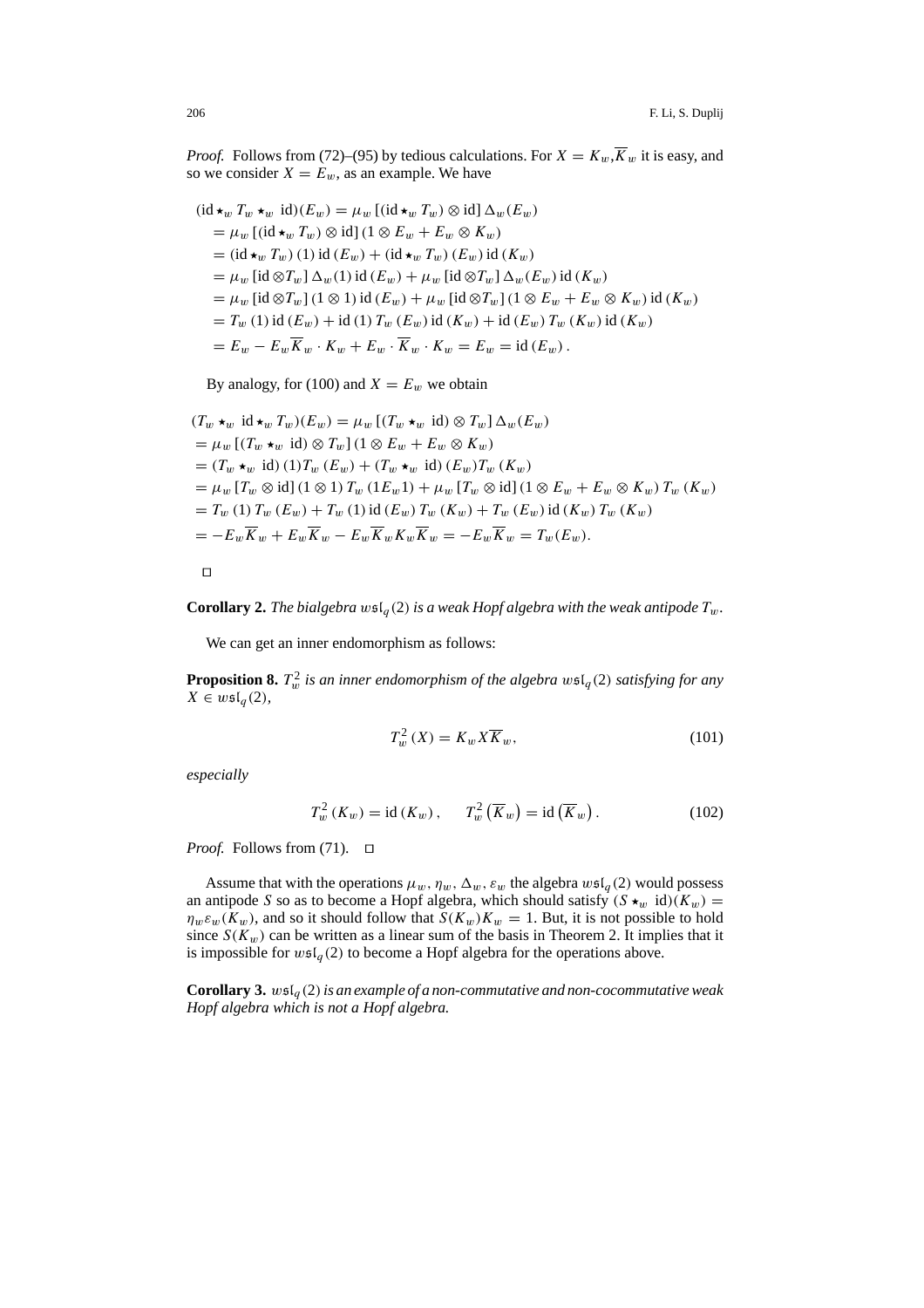In order for  $U_q^{w}$  to become a weak Hopf algebra, it is enough to define  $\Delta_w(E_w)$ ,  $\Delta_w(F_w),\, \Delta_w(K_w),\, \Delta_w(\overline{K}_w),\, \varepsilon_w(E_w),\, \varepsilon_w(F_w),\, \varepsilon_w(K_w),\, \varepsilon_w(\overline{K}_w),\, T_w(E_w),\, T_w(F_w),$  $T_w(K_w)$ ,  $T_w(\overline{K}_w)$  just as in  $wsI_q(2)$  and define

$$
\Delta_w(L_w) = \frac{1}{q - q^{-1}}(K_w \otimes K_w - \overline{K}_w \otimes \overline{K}_w), \ \varepsilon_w(L_w) = 0, \ T_w(L_w) = \frac{\overline{K}_w - K_w}{q - q^{-1}}.
$$

From Proposition 4 we conclude that  $w\mathfrak{sl}_q(2)$  is isomorphic to the algebra  $U_q^{w\prime}$  with  $\varphi_w$ . Moreover, one can see easily that  $\varphi_w$  is an isomorphism of weak Hopf algebras from  $w\mathfrak{sl}_q(2)$  to  $U_q^{w'}$ .

For the J-weak quantum algebra  $v \in I_q(2)$  we suppose that some additional  $J_v$  should appear even in the definitions of comultiplication and antipod. A thorough analysis gives the following nontrivial definitions:

$$
\Delta_v(E_v) = J_v \otimes J_v E_v J_v + J_v E_v J_v \otimes K_v, \qquad (103)
$$

$$
\Delta_v(F_v) = J_v F_v J_v \otimes J_v + \overline{K}_v \otimes J_v F_v J_v, \qquad (104)
$$

$$
\Delta_v(K_v) = K_v \otimes K_v, \ \Delta_v(\overline{K}_v) = \overline{K}_v \otimes \overline{K}_v, \tag{105}
$$

$$
\varepsilon_v(E_v) = \varepsilon_v(F_v) = 0, \quad \varepsilon_v(K_v) = \varepsilon_v(\overline{K}_v) = 1,
$$
\n(106)

$$
T_v(E_v) = -J_v E_v \overline{K}_v, \quad T_v(F_v) = -K_v F_v J_v,
$$
\n(107)

$$
T_v(K_v) = \overline{K}_v, \quad T_v(\overline{K}_v) = K_v.
$$
\n(108)

Note that from (105) it follows that

$$
\Delta_v(J_v) = J_v \otimes J_v,\tag{109}
$$

and so  $J_v$  is a group-like element.

**Proposition 9.** *The relations* (103)–(108) endow  $\mathfrak{vsl}_q(2)$  *with a bialgebra structure.* 

*Proof.* First we should prove that  $\Delta_v$  defines a morphism of algebras from  $v \mathfrak{sl}_q(2) \otimes$  $v\mathfrak{sl}_q(2)$  into  $v\mathfrak{sl}_q(2)$ . We check that

$$
\Delta_v(K_v) \Delta_v(\overline{K}_v) = \Delta_v(\overline{K}_v) \Delta_v(K_v), \qquad (110)
$$

$$
\Delta_v(K_v) \Delta_v(\overline{K}_v) \Delta_v(K_v) = \Delta_v(K_v), \qquad (111)
$$

$$
\Delta_v(\overline{K}_v) \Delta_v(K_v) \Delta_v(\overline{K}_v) = \Delta_v(\overline{K}_v), \qquad (112)
$$

$$
\Delta_v(K_v) \Delta_v(E_v) \Delta_v(\overline{K}_v) = q^2 \Delta_v(E_v), \qquad (113)
$$

$$
\Delta_v(K_v) \Delta_v(F_v) \Delta_v(\overline{K}_v) = q^{-2} \Delta_v(F_v), \qquad (114)
$$

$$
\Delta_v \left( E_v \right) \Delta_v \left( J_v \right) \Delta_v \left( F_v \right) - \Delta_v \left( F_v \right) \Delta_v \left( J_v \right) \Delta_v \left( E_v \right) = \frac{\Delta_v \left( K_v \right) - \Delta_v \left( \overline{K}_v \right)}{q - q^{-1}}. \tag{115}
$$

The relations  $(110)$ – $(112)$  are clear from  $(105)$ . For  $(113)$  we have

$$
\Delta_v (K_v) \Delta_v (E_v) \Delta_v (\overline{K}_v) = (K_v \otimes K_v) (J_v \otimes J_v E_v J_v + J_v E_v J_v \otimes K_v) (\overline{K}_v \otimes \overline{K}_v)
$$
  
=  $J_v \otimes K_v E_v \overline{K}_v + K_v E_v \overline{K}_v \otimes K_v$   
=  $q^2 (J_v \otimes J_v E_v J_v + J_v E_v J_v \otimes K_v) = q^2 \Delta_v (E_v).$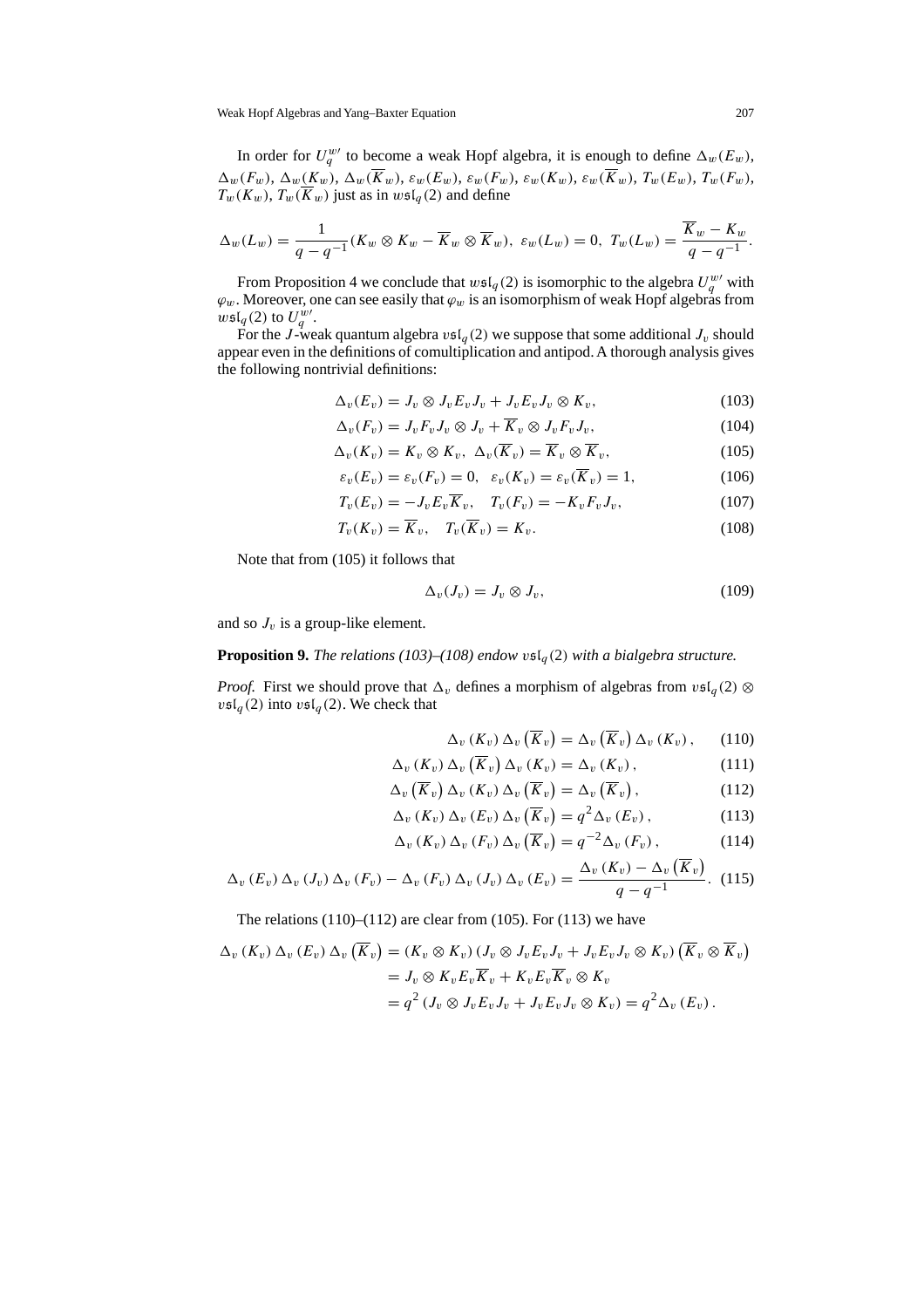Relation (114) is obtained similarly. Next for (115) exploiting (7), (34) and (35)–(36) we derive

$$
\Delta_v (E_v) \Delta_v (J_v) \Delta_v (F_v) - \Delta_v (F_v) \Delta_v (J_v) \Delta_v (E_v)
$$
\n
$$
= (J_v \otimes J_v E_v J_v + J_v E_v J_v \otimes K_v) (J_v \otimes J_v) (J_v F_v J_v \otimes J_v + \overline{K}_v \otimes J_v F_v J_v)
$$
\n
$$
- (J_v F_v J_v \otimes J_v + \overline{K}_v \otimes J_v F_v J_v) (J_v \otimes J_v) (J_v \otimes J_v E_v J_v + J_v E_v J_v \otimes K_v)
$$
\n
$$
= J_v F_v J_v \otimes J_v E_v J_v - J_v F_v J_v \otimes J_v E_v J_v + J_v E_v \overline{K}_v \otimes K_v F_v J_v
$$
\n
$$
- \overline{K}_v E_v J_v \otimes J_v F_v K_v + J_v E_v J_v F_v J_v \otimes K_v - J_v F_v J_v E_v J_v \otimes K_v
$$
\n
$$
+ \overline{K}_v \otimes J_v E_v J_v F_v J_v - \overline{K}_v \otimes J_v F_v J_v E_v J_v
$$
\n
$$
= J_v (E_v J_v F_v - F_v J_v E_v) J_v \otimes K_v + \overline{K}_v \otimes J_v (E_v J_v F_v - F_v J_v E_v) J_v
$$
\n
$$
= J_v \frac{K_v - \overline{K}_v}{q - q^{-1}} J_v \otimes K_v + \overline{K}_v \otimes J_v \frac{K_v - \overline{K}_v}{q - q^{-1}} J_v = \frac{K_v \otimes K_v - \overline{K}_v \otimes \overline{K}_v}{q - q^{-1}}
$$
\n
$$
= \frac{\Delta_v (K_v) - \Delta_v (\overline{K}_v)}{q - q^{-1}}.
$$

Then we show that  $\Delta_v(X)$  is coassociative

$$
(\Delta_v \otimes id) \Delta_v(X) = (id \otimes \Delta_v) \Delta_v(X).
$$
 (116)

Take E as an example. On the one hand

$$
(\Delta_v \otimes id) \Delta_v (E) = (\Delta_v \otimes id) (J_v \otimes J_v E_v J_v + J_v E_v J_v \otimes K_v)
$$
  
=  $\Delta_v (J_v) \otimes J_v E_v J_v + \Delta_v (J_v) \Delta_v (E) \Delta_v (J_v) \otimes K_v$   
=  $J_v \otimes J_v \otimes J_v E_v J_v + J_v \otimes J_v E_v J_v \otimes K_v + J_v E_v J_v \otimes K_v \otimes K_v.$ 

On the other hand

$$
\begin{aligned} (\mathrm{id}\otimes\Delta_v)\,\Delta_v\,(E) &= (\mathrm{id}\otimes\Delta_v)\,(J_v\otimes J_v E_v J_v + J_v E_v J_v \otimes K_v) \\ &= J_v\otimes\Delta_v\,(J_v)\,\Delta_v\,(E)\,\Delta_v\,(J_v) + J_v E_v J_v \otimes \Delta_v\,(K_v) \\ &= J_v\otimes J_v \otimes J_v E_v J_v + J_v \otimes J_v E_v J_v \otimes K_v + J_v E_v J_v \otimes K_v \otimes K_v, \end{aligned}
$$

which coincides with the previous example.

The proof that the counit  $\varepsilon$  defines a morphism of algebras from  $v\mathfrak{sl}_q(2)$  onto k is straightforward and the result has the form

$$
\varepsilon_v(K_v)\,\varepsilon_v\left(\overline{K}_v\right)=\varepsilon_v\left(\overline{K}_v\right)\varepsilon_v\left(K_v\right),\qquad\qquad(117)
$$

$$
\varepsilon_v(K_v)\,\varepsilon_v\left(\overline{K}_v\right)\varepsilon_v\left(K_v\right)=\varepsilon_v\left(K_v\right),\tag{118}
$$

$$
\varepsilon_v\left(\overline{K}_v\right)\varepsilon_v\left(K_v\right)\varepsilon_v\left(\overline{K}_v\right)=\varepsilon_v\left(\overline{K}_v\right),\tag{119}
$$

$$
\varepsilon_v \left( K_v \right) \varepsilon_v \left( E_v \right) \varepsilon_v \left( \overline{K}_v \right) = q^2 \varepsilon_v \left( E_v \right), \tag{120}
$$

$$
\varepsilon_v(K_v)\,\varepsilon_v(F_v)\,\varepsilon_v\left(\overline{K}_v\right) = q^{-2}\varepsilon_v(F_v)\,,\tag{121}
$$

$$
\varepsilon_v \left( E_v \right) \varepsilon_v \left( J_v \right) \varepsilon_v \left( F_v \right) - \varepsilon_v \left( F_v \right) \varepsilon_v \left( J_v \right) \varepsilon_v \left( E_v \right) = \frac{\varepsilon_v \left( K_v \right) - \varepsilon_v \left( \overline{K}_v \right)}{q - q^{-1}}. \tag{122}
$$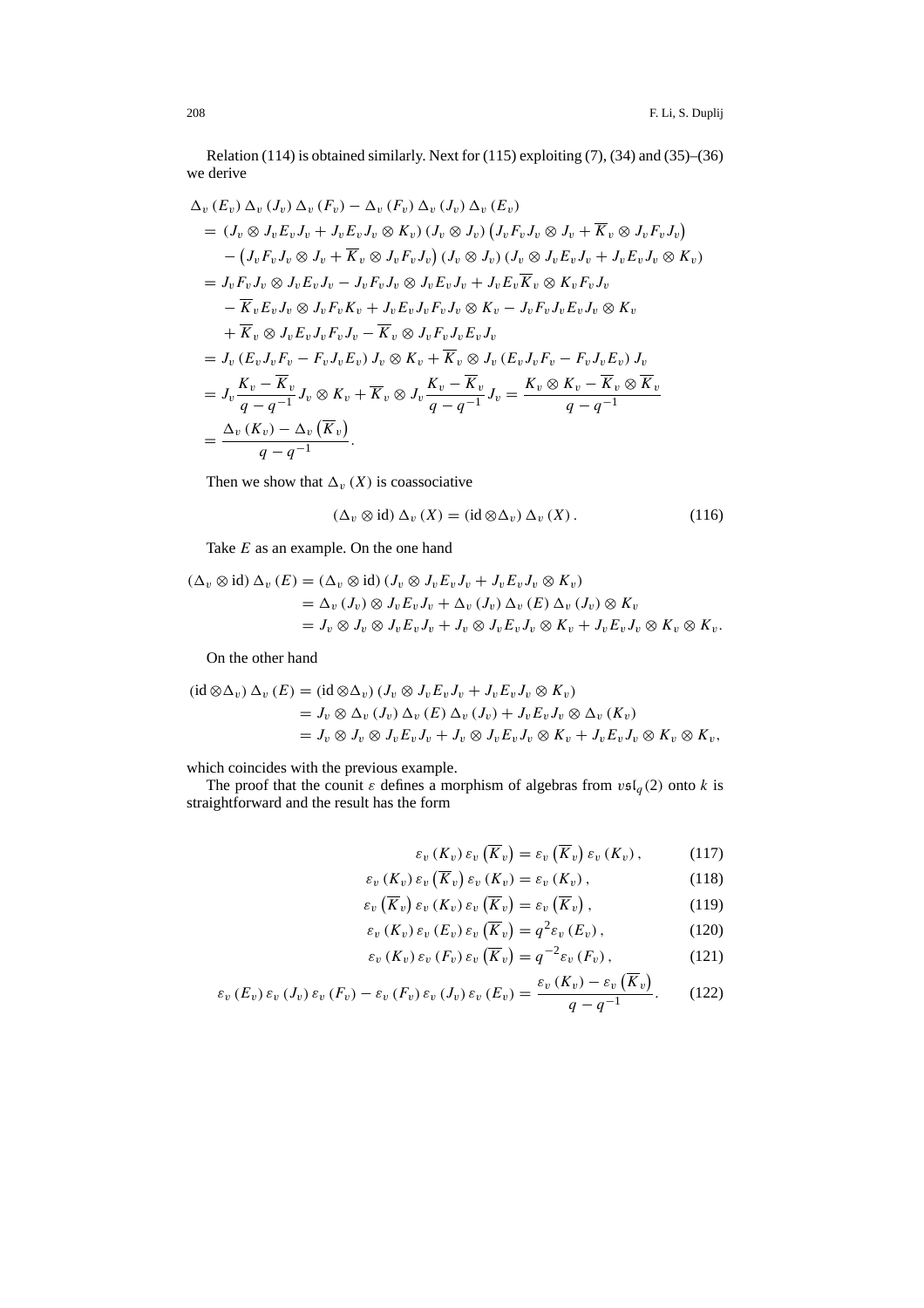Moreover, it can be shown that

$$
(\varepsilon_v \otimes id)\Delta_v(X) = (id \otimes \varepsilon_v)\Delta_v(X) = X
$$

for  $X = E_v$ ,  $F_v$ ,  $K_v$ ,  $\overline{K}_v$ .

Further we check that  $T_v$  defines an anti-morphism of algebras from  $vsI_q(2)$  to  $v\mathfrak{sl}_q^{\rm op}(2)$  as follows:

$$
T_v(K_v) T_v(\overline{K}_v) = T_v(\overline{K}_v) T_v(K_v), \qquad (123)
$$

$$
T_v(K_v) T_v(\overline{K}_v) T_v(K_v) = T_v(K_v), \qquad (124)
$$

$$
T_v\left(\overline{K}_v\right)T_v\left(K_v\right)T_v\left(\overline{K}_v\right)=T_v\left(\overline{K}_v\right),\tag{125}
$$

$$
T_v\left(\overline{K}_v\right)T_v\left(E_v\right)T_v\left(K_v\right) = q^2T_v\left(E_v\right),\tag{126}
$$

$$
T_v\left(\overline{K}_v\right)T_v\left(F_v\right)T_v\left(K_v\right) = q^{-2}T_v\left(F_v\right),\tag{127}
$$

$$
T_v \left( F_v \right) T_v \left( J_v \right) T_v \left( E_v \right) - T_v \left( E_v \right) T_v \left( J_v \right) T_v \left( F_v \right) = \frac{T_v \left( K_v \right) - T_v \left( K_v \right)}{q - q^{-1}}. \tag{128}
$$

The first three relations are obvious. For (126) using (107) and (35) we have

$$
T_v(\overline{K}_v) T_v(E_v) T_v(K_v) = K_v(-J_v E_v \overline{K}_v) \overline{K}_v = -q^2 K_v(-\overline{K}_v E_v J_v) \overline{K}_v
$$
  
=  $-q^2 J_v E_v J_v \overline{K}_v = q^2 J_v E_v \overline{K}_v = q^2 T_v(E_v)$ .

For the last relation (128), using (35)–(36), we obtain

$$
T_v (F_v) T_v (J_v) T_v (E_v) - T_v (E_v) T_v (J_v) T_v (F_v)
$$
  
=  $(K_v F_v J_v) J_v (-J_v E_v \overline{K}_v) - (-J_v E_v \overline{K}_v) J_v (K_v F_v J_v)$   
=  $J_v (F_v J_v E_v - E_v J_v F_v) J_v = J_v \frac{\overline{K}_v - K_v}{q - q^{-1}} J_v = \frac{T_v (K_v) - T_v (\overline{K}_v)}{q - q^{-1}}.$ 

Therefore, we conclude that  $(v \mathfrak{sl}_q(2), \mu_v, \eta_v, \Delta_v, T_v)$  has the structure of a bialgebra.  $\Box$ 

The following property of  $T_v$  is crucial for understanding the structure of the bialgebra  $(v \mathfrak{sl}_q(2), \mu_v, \eta_v, \Delta_v, T_v).$ 

**Proposition 10.** *For any*  $X \in v \in I_q(2)$  *we have (cf. (101)–(102))* 

$$
T_v^2(K_v) = \mathbf{e}_v(K_v), \ T_v^2(\overline{K}_v) = \mathbf{e}_v(\overline{K}_v), \qquad (129)
$$

$$
T_v^2(E_v) = K_v E_v \overline{K}_v, \ T_v^2(F_v) = K_v F_v \overline{K}_v,
$$
\n(130)

*where*  $\mathbf{e}_v(X)$  *is defined in (11).* 

*Proof.* Follows from (7) and (107)–(108). As an example for  $E_v$  we have  $T_v^2(E_v)$  =  $T_v\left(-J_vE_v\overline{K}_v\right)=-T_v\left(\overline{K}_v\right)T_v\left(E_v\right)T_v\left(J_v\right)=K_v\left(J_vE_v\overline{K}_v\right)J_v=K_vE_v\overline{K}_v.$   $\Box$ 

The star product in  $(v \mathfrak{sl}_q(2), \mu_v, \eta_v, \Delta_v, T_v)$  has the form

$$
(A \star_v B)(X) = \mu_v [A \otimes B] \Delta_v(X). \tag{131}
$$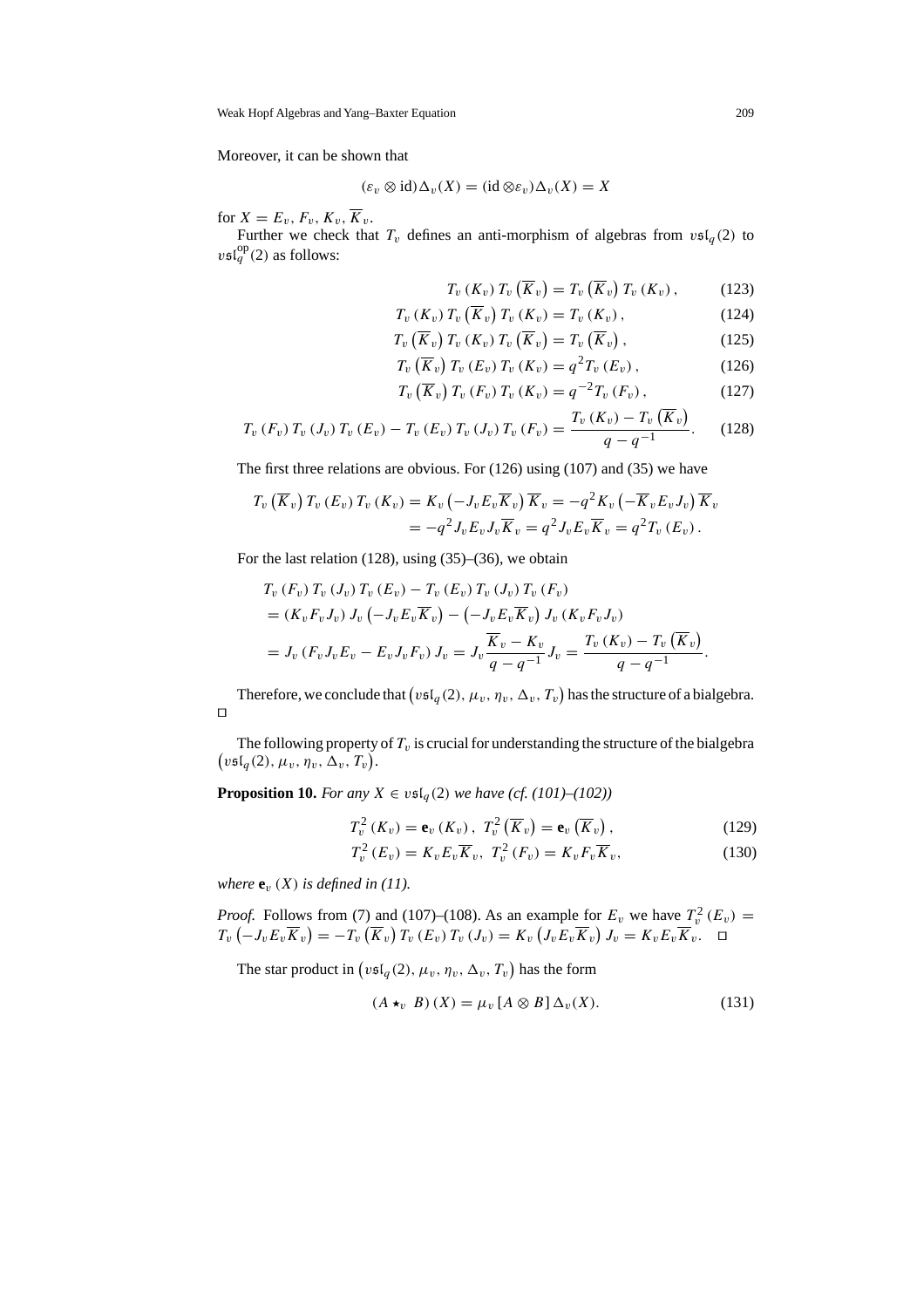**Proposition 11.**  $T_v$  *satisfies the regularity conditions* 

$$
(\mathbf{e}_v \star_v T_v \star_v \mathbf{e}_v)(X) = \mathbf{e}_v(X), \qquad (132)
$$

$$
(T_v \star_v \mathbf{e}_v \star_v T_v)(X) = T_v(X) \tag{133}
$$

*for any*  $X = E_v$ ,  $F_v$ ,  $K_v$  *or*  $\overline{K}_v$ .

*Proof.* Follows from (103)–(108) and (131). For  $X = K_v, \overline{K}_v$  it is easy, and so we consider  $X = E_v$ , as an example. We have

$$
(\mathbf{e}_{v} *_{v} T_{v} *_{v} \mathbf{e}_{v}) (E_{v}) = \mu_{v} [(\mathbf{e}_{v} *_{v} T_{v}) \otimes \mathbf{e}_{v}] \Delta_{v} (E_{v})
$$
  
\n
$$
= \mu_{v} [(\mathbf{e}_{v} *_{v} T_{v}) \otimes \mathbf{e}_{v}] (J_{v} \otimes J_{v} E_{v} J_{v} + J_{v} E_{v} J_{v} \otimes K_{v})
$$
  
\n
$$
= (\mathbf{e}_{v} *_{v} T_{v}) (J_{v}) \mathbf{e}_{v} (J_{v} E_{v} J_{v}) + (\mathbf{e}_{v} *_{v} T_{v}) (J_{v} E_{v} J_{v}) \mathbf{e}_{v} (K_{v})
$$
  
\n
$$
= \mu_{v} [\mathbf{e}_{v} \otimes T_{v}] \Delta_{v} (J_{v}) \mathbf{e}_{v} (J_{v} E_{v} J_{v}) + \mu_{v} [\mathbf{e}_{v} \otimes T_{v}] \Delta_{v} (E_{v}) \mathbf{e}_{v} (K_{v})
$$
  
\n
$$
= \mu_{v} [\mathbf{e}_{v} \otimes T_{v}] (J_{v} \otimes J_{v}) \mathbf{e}_{v} (E_{v})
$$
  
\n
$$
+ \mu_{v} [\mathbf{e}_{v} \otimes T_{v}] (J_{v} \otimes J_{v} E_{v} J_{v} + J_{v} E_{v} J_{v} \otimes K_{v}) \mathbf{e}_{v} (K_{v})
$$
  
\n
$$
= \mathbf{e}_{v} (J_{v}) T_{v} (J_{v}) \mathbf{e}_{v} (E_{v}) + \mathbf{e}_{v} (J_{v}) T_{v} (J_{v} E_{v} J_{v}) \mathbf{e}_{v} (K_{v}) + \mathbf{e}_{v} (E_{v}) T_{v} (K_{v}) \mathbf{e}_{v} (K_{v})
$$
  
\n
$$
= J_{v} \cdot J_{v} \cdot J_{v} E_{v} J_{v} - J_{v} \cdot J_{v} J_{v} E_{v} \overline{K}_{v} \cdot J_{v} K_{v} J_{v} + J_{v} E_{v} J_{v} \cdot \overline{K}_{v} \cdot J_{v} K_{v} J_{v}
$$

$$
(T_v \star_v \mathbf{e}_v \star_v T_v)(E_v) = \mu_v [(T_v \star_v \mathbf{e}_v) \otimes T_v] \Delta_v(E_v)
$$
  
\n
$$
= \mu_v [(T_v \star_v \mathbf{e}_v) \otimes T_v] (J_v \otimes J_v E_v J_v + J_v E_v J_v \otimes K_v)
$$
  
\n
$$
= (T_v \star_v \mathbf{e}_v) (J_v) T_v (J_v E_v J_v) + (T_v \star_v \mathbf{e}_v) (E_v) T_v (K_v)
$$
  
\n
$$
= \mu_v [T_v \otimes \mathbf{e}_v] (J_v \otimes J_v) T_v (J_v E_v J_v)
$$
  
\n
$$
+ \mu_v [T_v \otimes \mathbf{e}_v] (J_v \otimes J_v E_v J_v + J_v E_v J_v \otimes K_v) T_v (K_v)
$$
  
\n
$$
= T_v (J_v) \mathbf{e}_v (J_v) T_v (J_v E_v J_v) + T_v (J_v) \mathbf{e}_v (J_v E_v J_v) T_v (K_v)
$$
  
\n
$$
+ T_v (J_v E_v J_v) \mathbf{e}_v (K_v) T_v (K_v) = -J_v \cdot J_v \cdot J_v (J_v E_v \overline{K}_v) J_v + J_v \cdot J_v E_v J_v \cdot \overline{K}_v
$$
  
\n
$$
-J_v (J_v E_v \overline{K}_v) J_v \cdot J_v K_v J_v \cdot \overline{K}_v = -J_v E_v \overline{K}_v = T_v (E_v).
$$

 $\Box$ 

From (132)–(133) it follows that  $v\mathfrak{sl}_a(2)$  is not a weak Hopf algebra in the definition of [18]. So we will call it a *J*-weak Hopf algebra and  $T_v$  a *J*-weak antipode. As it is seen from (99)–(100) and (132)–(133) the difference between them is in the exchange id with **e**v.

*Remark 10.* The variable  $\mathbf{e}_v$  can be treated as an  $n = 2$  example of the "tower identity"  $e_{\alpha\beta}^{(n)}$  introduced for semisupermanifolds in [9,10] or the "obstructor"  $\mathbf{e}_X^{(n)}$  for general mappings, categories and the Yang–Baxter equation in [6–8].

Comparing (68)–(71) with (103)–(108) we conclude that the connection of  $\Delta_w$ ,  $T_w$ ,  $\varepsilon_w$  and  $\Delta_v$ ,  $T_v$ ,  $\varepsilon_v$  can be written in the following way:

$$
\Delta_v(X) = \Delta_w(\mathbf{e}_v(X)), \qquad (134)
$$

$$
T_v(X) = T_w(e_v(X)),
$$
\n(135)

$$
\varepsilon_{v}\left(X\right) = \varepsilon_{w}\left(\mathbf{e}_{v}\left(X\right)\right),\tag{136}
$$

which means that additionally to the partial algebra morphism (43) there exists a partial coalgebra morphism which is described by (134)–(136).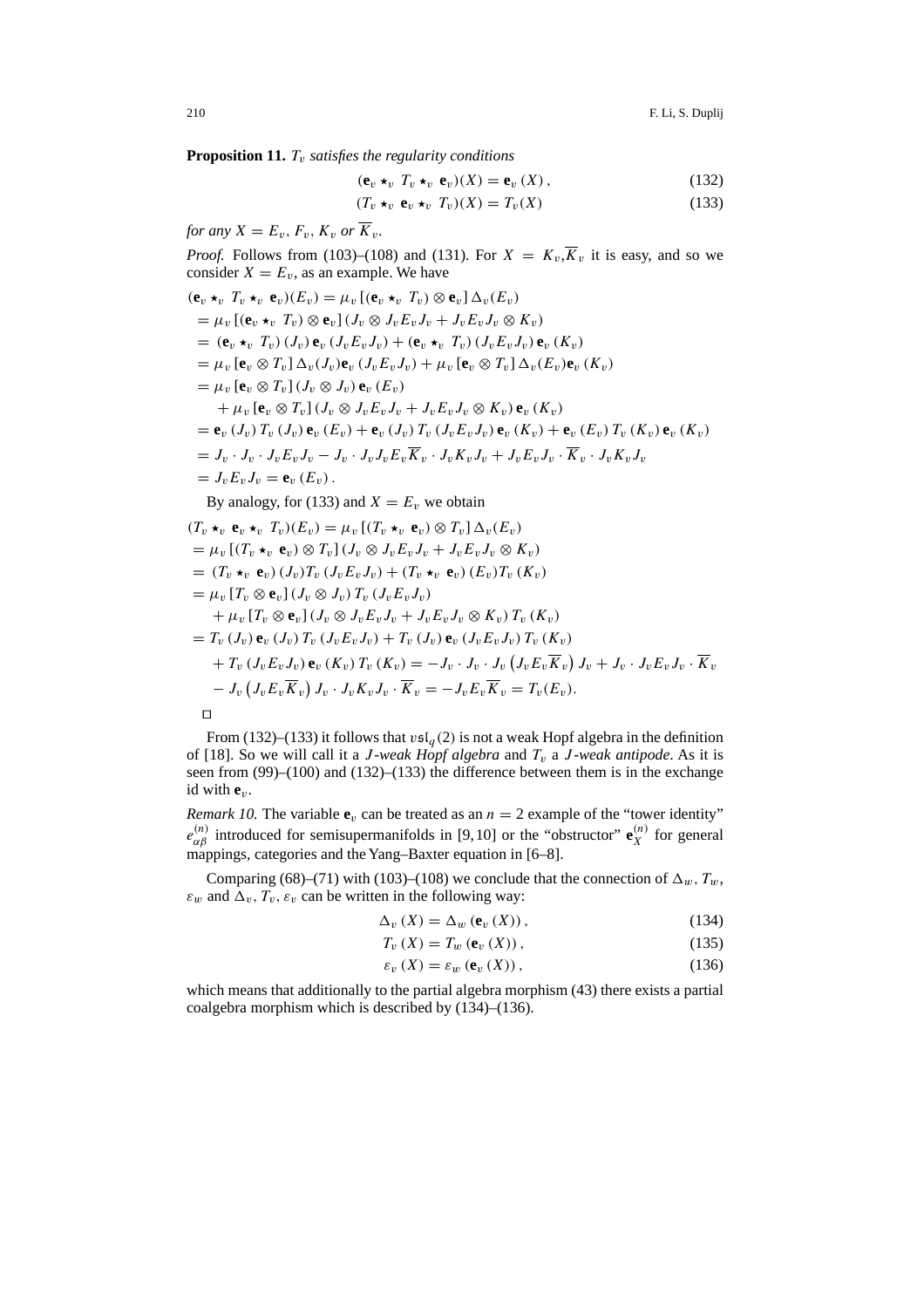#### **6. Group-Like Elements**

Now, we discuss the set  $G(w \mathfrak{sl}_q(2))$  of all group-like elements of  $w \mathfrak{sl}_q(2)$ . As is wellknown (see e.g. [14]) a semigroup S is called an inverse semigroup if for every  $x \in S$ , there exists a unique  $y \in S$  such that  $xyx = x$  and  $yxy = y$ , and a monoid is a semigroup with identity. We will show the following

**Proposition 12.** *The set of all group-like elements*  $G(w \mathfrak{sl}_q(2)) = \{J^{(ij)} = K_w^i \overline{K}_w^j : i, j\}$ *run over all non-negative integers*}*, which forms a regular monoid under the multiplication of*  $w\mathfrak{sl}_q(2)$ *.* 

*Proof.* Suppose  $x \in w \in I_q(2)$  is a group-like element, i.e.  $\Delta_w(x) = x \otimes x$ . By Theorem 2, x can be written as  $x = \sum_{i,j,l,m} \alpha_{ijl} E_w^i F_w^j K_w^l + \beta_{ijm} E_w^i F_w^j \overline{K}_w^m + \gamma_{ij} E_w^i F_w^j J_w$ . Here and in the sequel, every  $\alpha$ ,  $\beta$  and  $\gamma$  with subscripts is in the field k and does not equal zero. Then

$$
\Delta_w(x) = \sum_{i,j,l,m} [\alpha_{ijl} \Delta_w (E_w^i F_w^j K_w^l) + \Delta_w (\beta_{ijm} E_w^i F_w^j \overline{K}_w^m) + \Delta_w (\gamma_{ij} E_w^i F_w^j J_w)]
$$
  
\n
$$
= \sum_{i,j,l,m} [\alpha_{ijl} (1 \otimes E_w + E_w \otimes K_w)^i (F_w \otimes 1 + \overline{K}_w \otimes F_w)^j (K_w \otimes K_w)^l
$$
  
\n
$$
+ \beta_{ijm} (1 \otimes E_w + E_w \otimes K_w)^i (F_w \otimes 1 + \overline{K}_w \otimes F_w)^j (\overline{K}_w \otimes \overline{K}_w)^m
$$
  
\n
$$
+ \gamma_{ij} (1 \otimes E_w + E_w \otimes K_w)^i (F_w \otimes 1 + \overline{K}_w \otimes F_w)^j J_w];
$$

and

$$
x \otimes x = \Big( \sum_{i,j,l,m} \alpha_{ijl} E_w^i F_w^j K_w^l + \beta_{ijm} E_w^i F_w^j \overline{K}_w^m + \gamma_{ij} E_w^i F_w^j J_w \Big) \n\otimes \Big( \sum_{i,j,l,m} \alpha_{ijl} E_w^i F_w^j K_w^l + \beta_{ijm} E_w^i F_w^j \overline{K}_w^m + \gamma_{ij} E_w^i F_w^j J_w \Big).
$$

It is seen that if  $i \neq 0$  or  $j \neq 0$ ,  $\Delta_w(x)$  is impossible to equal  $x \otimes x$ . So,  $i = 0$  and  $j = 0$ . We get  $x = \sum_{l,m} \alpha_l K_w^l + \beta_m \overline{K}_w^m + J_w$ . Then

$$
\Delta_w(x) = \sum_{l,m} [\alpha_l K_w^l \otimes K_w^l + \beta_m \overline{K}_w^m \otimes \overline{K}_w^m + J_w \otimes J_w];
$$
  

$$
x \otimes x = \sum_{l,l',m,m'} [\alpha_l \alpha_{l'} K_w^l \otimes K_w^{l'} + \alpha_l \beta_{m'} K_w^l \otimes \overline{K}_w^{m'} + \alpha_l K_w^l \otimes J_w
$$
  

$$
+ \alpha_{l'} \beta_m \overline{K}_w^m \otimes K_w^{l'} + \beta_m \beta_{m'} \overline{K}_w^m \otimes \overline{K}_w^{m'} + \beta_m \overline{K}_w^m \otimes J_w
$$
  

$$
+ \alpha_{l'} J_w \otimes K_w^{l'} + \beta_{m'} J_w \otimes \overline{K}_w^{m'} + J_w \otimes J_w].
$$

If there exists  $l \neq l'$ , then  $x \otimes x$  possesses the monomial  $K_w^l \otimes K_w^{l'}$ , which does not appear in  $\Delta_w(x)$ . It contradicts  $\Delta_w(x) = x \otimes x$ . Hence we have only a unique l. Similarly, there exists a unique m. Thus  $x = \alpha_l K_w^l + \beta_m \overline{K}_w^m + J_w$ . Moreover, it is easy to see that  $\alpha_l K_w^l$ ,  $\beta_m \overline{K}_w^m$  and  $J_w$  can not appear simultaneously in the expression of x. Therefore, we conclude that  $x = \alpha_l K_w^l$ ,  $\beta_m \overline{K}_w^m$  or  $J_w$  (no summation) and we have

$$
\Delta_w(J_w^{(ij)}) = J_w^{(ij)} \otimes J_w^{(ij)}.
$$
\n(137)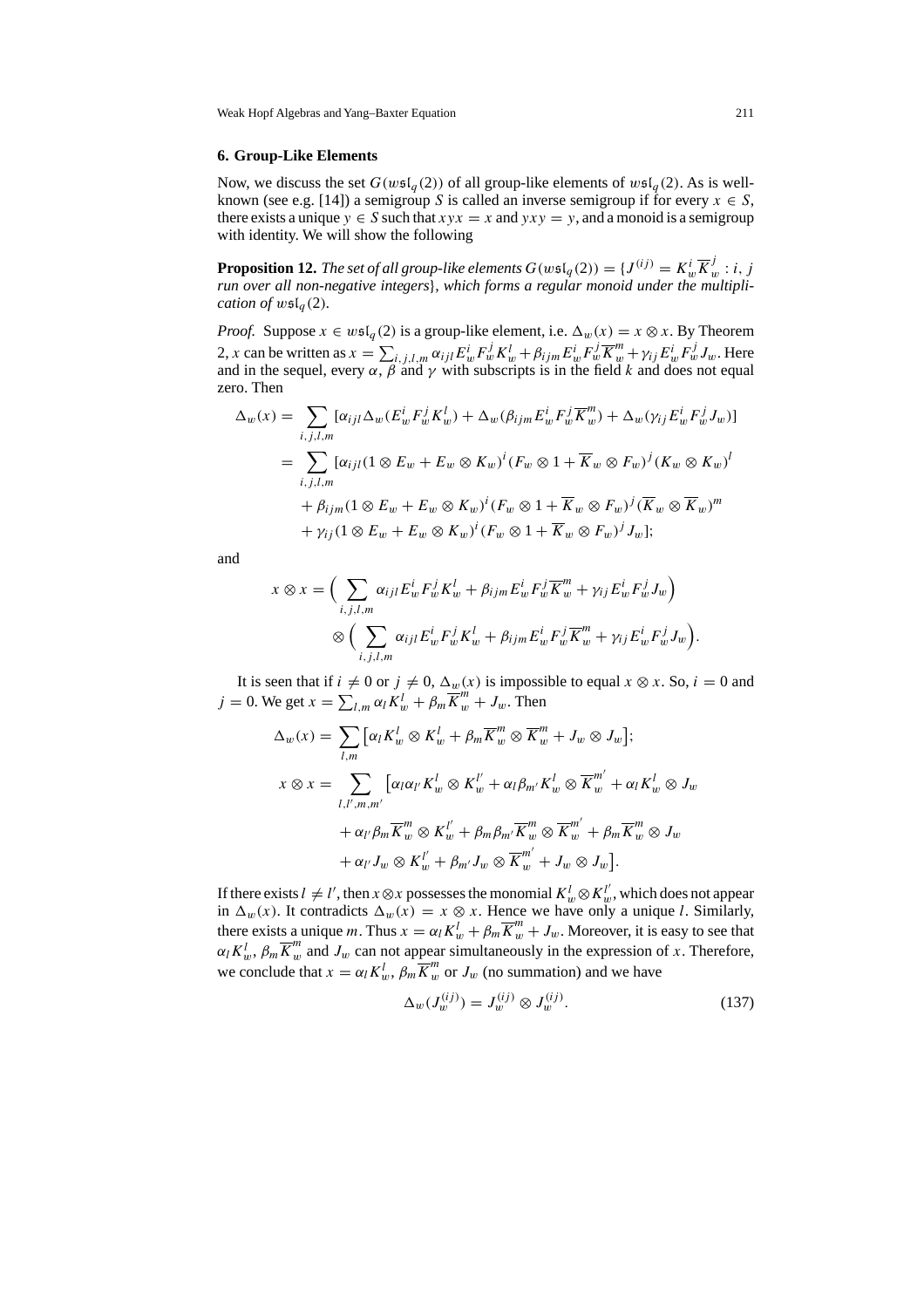It follows that  $G(w \mathfrak{sl}_q(2)) = \{J_w^{(ij)} = K_w^i \overline{K}_w^j : i, j \text{ run over all non-negative} \}$ integers}.

For any  $J^{(ij)} = K_w^i \overline{K}_w^j \in G(w \mathfrak{sl}_q(2))$ , one can find  $J^{(ji)} = K_w^j \overline{K}_w^i \in G(w \mathfrak{sl}_q(2))$ such that the regularity (18) takes place  $J_w^{(ij)} J_w^{(ij)} J_w^{(ij)} = J_w^{(ij)}$ , which means that  $G(w \mathfrak{sl}_q(2))$  forms a regular monoid under the multiplication of  $w \mathfrak{sl}_q(2)$ .  $\Box$ 

For  $\upsilon$ sl<sub>q</sub>(2) we have a similar statement.

**Proposition 13.** The set of all group-like elements  $G(v \mathfrak{sl}_q(2)) = \{J_v^{(ij)} = K_v^i \overline{K}_v^j : i, j \in V \}$ *run over all non-negative integers*}*, which forms a regular monoid under the multiplication of*  $v \n\mathfrak{sl}_q(2)$ *.* 

*Proof.* Suppose  $x \in v \mathfrak{sl}_q(2)$  is a group-like element, i.e.  $\Delta_v(x) = x \otimes x$ . By Theorem 3, x can be written as  $x = \sum_{i,j,l,m} \alpha_{ijl} J_v E_v^j J_v F_v^j K_v^l + \beta_{ijm} J_v E_v^i J_v F_v^j \overline{K}_v^m$  $\gamma_{ij} J_{\nu} E_{\nu}^{i} J_{\nu} F_{\nu}^{j} J_{\nu}$ . Here and in the sequel, every  $\alpha$ ,  $\beta$  and  $\gamma$  with subscripts is in the field  $k$  and does not equal zero. Then

$$
\Delta_v(x) = \sum_{i,j,l,m} [\alpha_{ijl} \Delta_v (J_v E_v^i J_v F_v^j K_v^l)
$$
  
+ 
$$
\Delta_v (\beta_{ijm} J_v E_v^i J_v F_v^j \overline{K}_v^m) + \Delta_v (\gamma_{ij} J_v E_v^i J_v F_v^j J_v)]
$$
  
= 
$$
\sum_{i,j,l,m} [\alpha_{ijl} (J_v \otimes J_v)(J_v \otimes J_v E_v J_v + J_v E_v J_v \otimes K_v)^i
$$
  

$$
\times (J_v \otimes J_v)(J_v F_v J_v \otimes J_v + \overline{K}_v \otimes J_v F_v J_v)^j (K_v \otimes K_v)^l
$$
  
+ 
$$
\beta_{ijm} (J_v \otimes J_v)(J_v \otimes J_v E_v J_v + J_v E_v J_v \otimes K_v)^i
$$
  

$$
\times (J_v \otimes J_v)(J_v F_v J_v \otimes J_v + \overline{K}_v \otimes J_v F_v J_v)^j (\overline{K}_v \otimes \overline{K}_v)^m
$$
  
+ 
$$
\gamma_{ij} (J_v \otimes J_v)(J_v \otimes J_v E_v J_v + J_v E_v J_v \otimes K_v)^i
$$
  

$$
\times (J_v \otimes J_v)(J_v F_v J_v \otimes J_v + \overline{K}_v \otimes J_v F_v J_v)^j J_v];
$$

and

$$
x \otimes x = \Big( \sum_{i,j,l,m} \alpha_{ijl} J_v E_v^j J_v F_v^j K_v^l + \beta_{ijm} J_v E_v^i J_v F_v^j \overline{K}_v^m + \gamma_{ij} J_v E_v^i J_v F_v^j J_v \Big) \n\otimes \Big( \sum_{i,j,l,m} \alpha_{ijl} J_v E_v^j J_v F_v^j K_v^l + \beta_{ijm} J_v E_v^i J_v F_v^j \overline{K}_v^m + \gamma_{ij} J_v E_v^i J_v F_v^j J_v \Big).
$$

It is seen that if  $i \neq 0$  or  $j \neq 0$ ,  $\Delta_v(x)$  is impossible to equal  $x \otimes x$ . So,  $i = 0$  and  $j = 0$ . We get  $x = \sum_{l,m} \alpha_l K_v^l + \beta_m \overline{K}_v^m + J_v$ . Then

$$
\Delta_v(x) = \sum_{l,m} [\alpha_l K_v^l \otimes K_v^l + \beta_m \overline{K}_v^m \otimes \overline{K}_v^m + J_v \otimes J_v];
$$
  

$$
x \otimes x = \sum_{l,l',m,m'} [\alpha_l \alpha_{l'} K_v^l \otimes K_v^{l'} + \alpha_l \beta_{m'} K_v^l \otimes \overline{K}_v^{m'} + \alpha_l K_v^l \otimes J_v
$$
  

$$
+ \alpha_{l'} \beta_m \overline{K}_v^m \otimes K_v^{l'} + \beta_m \beta_{m'} \overline{K}_v^m \otimes \overline{K}_v^{m'} + \beta_m \overline{K}_v^m \otimes J_v
$$
  

$$
+ \alpha_{l'} J_v \otimes K_v^{l'} + \beta_{m'} J_v \otimes \overline{K}_v^{m'} + J_v \otimes J_v].
$$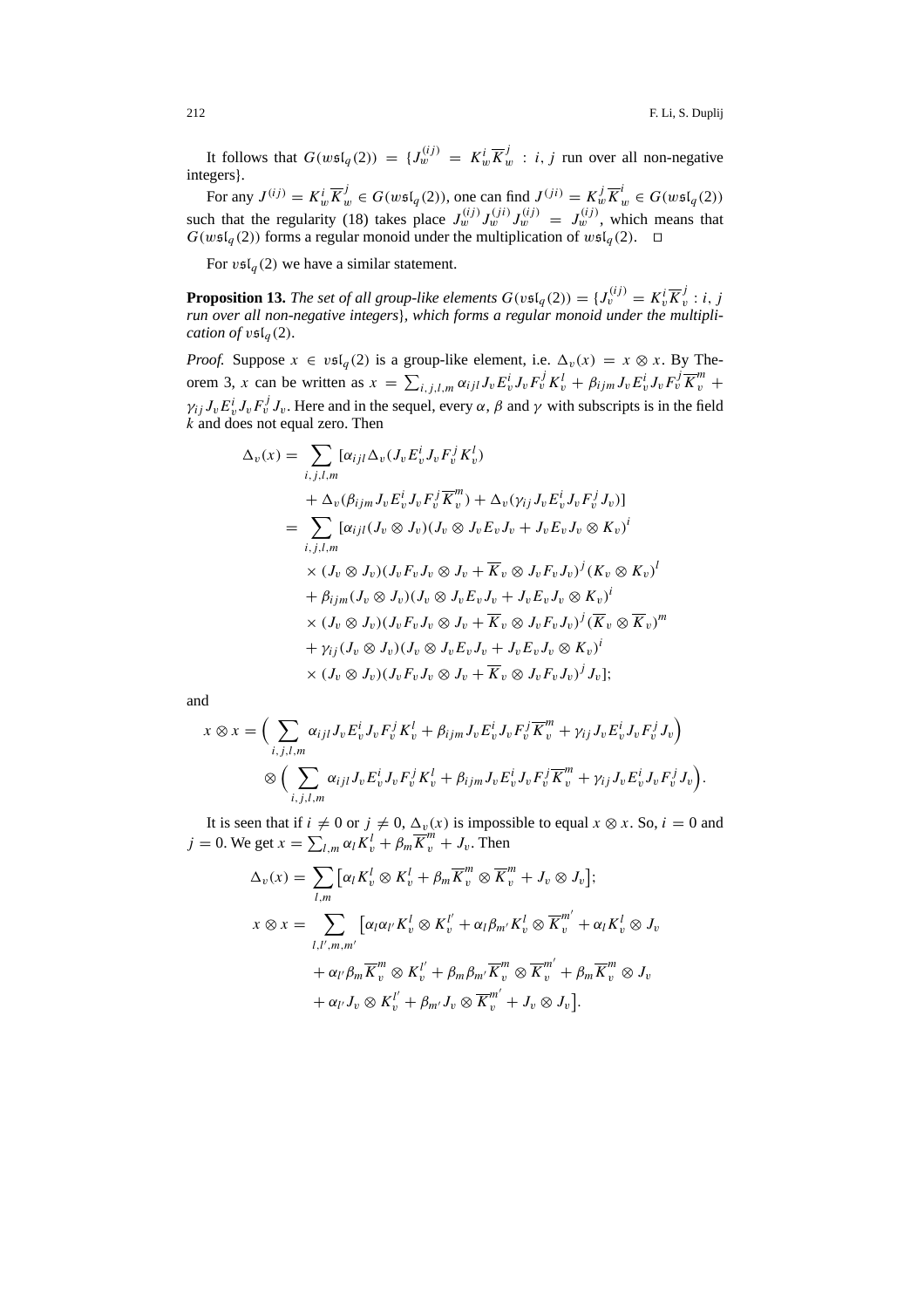If there exists  $l \neq l'$ , then  $x \otimes x$  possesses the monomial  $K_v^l \otimes K_v^{l'}$ , which does not appear in  $\Delta_v(x)$ . It contradicts  $\Delta_v(x) = x \otimes x$ . Hence we have only a unique l. Similarly, there exists a unique m. Thus  $x = \alpha_l K_v^l + \beta_m \overline{K}_v^m + J_v$  Moreover, it is easy to see that  $\alpha_l K_v^l$ ,  $\beta_m \overline{K}_v^m$  and  $J_v$  can not appear simultaneously in the expression of x. Therefore, we conclude that  $x = \alpha_l K_v^l$ ,  $\beta_m \overline{K}_v^m$  or  $J_v$  (no summation) and we have

$$
\Delta_v(J_v^{(ij)}) = J_v^{(ij)} \otimes J_v^{(ij)}.
$$
\n(138)

It follows that  $G(v \mathfrak{sl}_q(2)) = \{J_v^{(ij)} = K_v^i \overline{K}_v^j : i, j \text{ run over all non-negative} \}$ integers}.

For any  $J_v^{(ij)} = K_v^i \overline{K}_v^j \in G(v \mathfrak{sl}_q(2))$ , one can find  $J_v^{(ji)} = K_v^j \overline{K}_v^i \in G(v \mathfrak{sl}_q(2))$ such that the regularity (18) takes place  $J_v^{(ij)} J_v^{(ij)} = J_v^{(ij)}$ , which means that  $G(v \mathfrak{sl}_q(2))$  forms a regular monoid under the multiplication of  $v \mathfrak{sl}_q(2)$ .

These results show that  $w\mathfrak{sl}_q(2)$  and  $v\mathfrak{sl}_q(2)$  are examples of a weak Hopf algebra whose monoid of all group-like elements is a regular monoid. It incarnates further the corresponding relationship between weak Hopf algebras and regular monoids [19].

#### **7. Regular Quasi-***R***-Matrix**

From Proposition 1 we have seen that  $wsI_q(2)/(J_w-1) = sI_q(2)$ . Now, we give another relationship between  $w\mathfrak{sl}_q(2)$  and  $\mathfrak{sl}_q(2)$  so as to construct a non-invertible universal  $R^w$ -matrix from  $w\mathfrak{sl}_q(2)$ .

**Theorem 4.**  $w\mathfrak{sl}_q(2)$  possesses an ideal W and a sub-algebra Y satisfying  $w\mathfrak{sl}_q(2)$  = *Y* ⊕ *W* and *W*  $\cong$   $\mathfrak{sl}_q(2)$  *as Hopf algebras.* 

*Proof.* Let *W* be the linear sub-space generated by  $\{E_w^i F_w^j K_w^l, E_w^i F_w^j \overline{K}_w^m, E_w^i F_w^j J_w \}$ for all  $i \geq 0$ ,  $j \geq 0$ ,  $l > 0$  and  $m > 0$ , and Y is the linear sub-space generated by  ${E_w^i} E_w^j : i \ge 0, j \ge 0$ . It is easy to see that  $w\mathfrak{sl}_q(2) = Y \oplus W$ ;  $w\mathfrak{sl}_q(2)Ww\mathfrak{sl}_q(2) \subseteq W$ , thus, W is an ideal; and, Y is a sub-algebra of  $w\mathfrak{sl}_q(2)$ . Note that the identity of W is  $J_w$ . Moreover, W is a Hopf algebra with the unit  $J_w$ , the comultiplication  $\Delta_w^W$  satisfying

$$
\Delta_w^W(E_w) = J_w \otimes E_w + E_w \otimes K_w,\tag{139}
$$

$$
\Delta_w^W(F_w) = F_w \otimes J_w + \overline{K}_w \otimes F_w,\tag{140}
$$

$$
\Delta_w^W(K_w) = K_w \otimes K_w, \quad \Delta_w^W(\overline{K}_w) = \overline{K}_w \otimes \overline{K}_w, \tag{141}
$$

and the same counit, multiplication and antipode as in  $w\mathfrak{sl}_q(2)$ . Let  $\rho$  be the algebra morphism from  $\mathfrak{sl}_q(2)$  to W satisfying  $\rho(E) = E_w$ ,  $\rho(F) = F_w$ ,  $\rho(K) = K_w$  and  $\rho(K^{-1}) = \overline{K}_w$ . Then  $\rho$  is, in fact, a Hopf algebra isomorphism since  $\{E_w^i F_w^j K_w^l\}$  $E_w^i F_w^j \overline{K}^m_w$ ,  $E_w^i F_w^j J_w$ : for all  $i \geq 0$ ,  $j \geq 0$ ,  $l > 0$  and  $m > 0$ } is a basis of W by Theorem 2. <del>□</del>

Let us assume here that q is a root of unity of order d in the field k, where d is an odd integer and  $d > 1$ .

Set  $I = (E_w^d, F_w^d, K_w^d - J_w)$  the two-sided ideal of  $U_q^w$  generated by  $E_w^d, F_w^d, K_w^d - J_w$  $J_w$ . Define the algebra  $\overline{U}_q^w = U_q^w / I$ .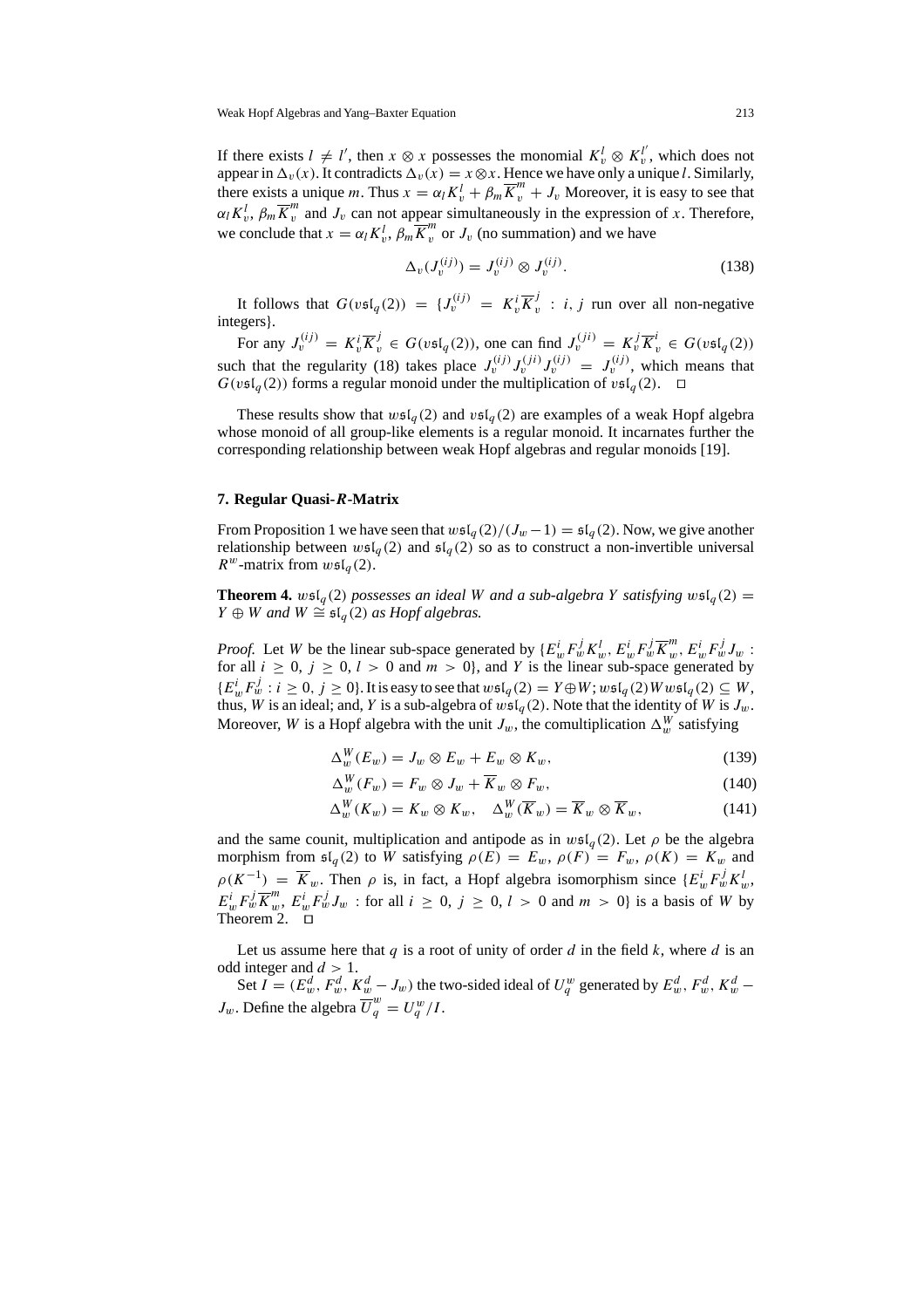*Remark 11.* Note that  $\overline{K}^d_w = J_w$  in  $\overline{U}^w_q = U^w_q/I$  since  $K^d_w = J_w$ .

It is easy to prove that I is also a coideal of  $U_q$  and  $T_w(I) \subseteq I$ . Then I is a weak Hopf ideal. It follows that  $\overline{U}_g^w$  has a unique weak Hopf algebra structure such that the natural morphism is a weak Hopf algebra morphism, so the comultiplication , the counit and the weak antipode of  $\overline{U}_q^w$  are determined by the same formulas with  $U_q^w$ . We will show that  $\overline{U}_q^w$  is a quasi-braided weak Hopf algebra. As a generalization of a braided bialgebra and R-matrix we have the following definitions [18].

**Definition 4.** Let there be k-linear maps  $\mu : H \otimes H \rightarrow H, \eta : k \rightarrow H, \Delta : H \rightarrow$  $H \otimes H$ ,  $\varepsilon$  :  $H \to k$  *in a* k-linear space H such that  $(H, \mu, \eta)$  *is a* k-algebra and  $(H, \Delta, \varepsilon)$ *is a* k*-coalgebra. We call* H **an almost bialgebra***, if is a* k*-algebra morphism, i.e.*  $\Delta(xy) = \Delta(x) \Delta(y)$  *for every*  $x, y \in H$ .

**Definition 5.** An almost bialgebra  $H = (H, \mu, \eta, \Delta, \varepsilon)$  is called **quasi-braided**, *if there exists an element* R *of the algebra* H ⊗ H *satisfying*

$$
\Delta^{op}(x)R = R\Delta(x) \tag{142}
$$

*for all*  $x \in H$  *and* 

$$
(\Delta \otimes id_H)(R) = R_{13}R_{23},\tag{143}
$$

$$
(\mathrm{id}_H \otimes \Delta)(R) = R_{13}R_{12}.\tag{144}
$$

*Such* R *is called a* **quasi-**R**-matrix.**

By Theorem 4, we have  $\overline{U}_q^w = U_q^w / I = Y / I \oplus W / I \cong Y / (E_w^d, F_w^d) \oplus \widetilde{U}_q$  where  $\widetilde{U}_q = \mathfrak{sl}_q(2)/\left(E_w^d, F_w^d, K^d - 1\right)$  is a finite Hopf algebra. We know in [16] that the subalgebra  $\widetilde{B}_q$  of  $\widetilde{U}_q$  generated by  $\{E_w^m K_w^n : 0 \le m, n \le d - 1\}$  is a finite dimensional Hopf sub-algebra and  $U_q$  is a braided Hopf algebra as a quotient of the quantum double of  $B_q$ . The *R*-matrix of  $U_q$  is

$$
\widetilde{R} = \frac{1}{d} \sum_{0 \le i, j, k \le d-1} \frac{(q - q^{-1})^k}{[k]!} q^{k(k-1)/2 + 2k(i-j) - 2ij} E_w^k K_w^i \otimes F_w^k K_w^j.
$$

Since  $\mathfrak{sl}_q(2) \stackrel{\rho}{\cong} W$  as Hopf algebras and  $(E^d, F^d, K^d - 1) \stackrel{\rho}{\cong} I$ , we get  $\widetilde{U}_q \cong W/I$ <br>Hopf algebras under the induced morphism of a Then  $W/I$  is a braided Hopf algebra. as Hopf algebras under the induced morphism of  $\rho$ . Then  $W/I$  is a braided Hopf algebra with a *R*-matrix,

$$
R^{w} = \frac{1}{d} \sum_{0 \le k \le d-1; 1 \le i, j \le d} \frac{(q - q^{-1})^{k}}{[k]!} q^{k(k-1)/2 + 2k(i-j) - 2ij} E_{w}^{k} K_{w}^{i} \otimes F_{w}^{k} K_{w}^{j}.
$$

Because the identity of  $W/I$  is  $J_w$ , there exists the inverse  $\hat{R}^w$  of  $R^w$  such that  $\hat{R}^w R^w = R^w \hat{R}^w = J_w$ . Then we have

$$
R^w \hat{R}^w R^w = R^w, \tag{145}
$$

$$
\hat{R}^w R^w \hat{R}^w = \hat{R}^w, \tag{146}
$$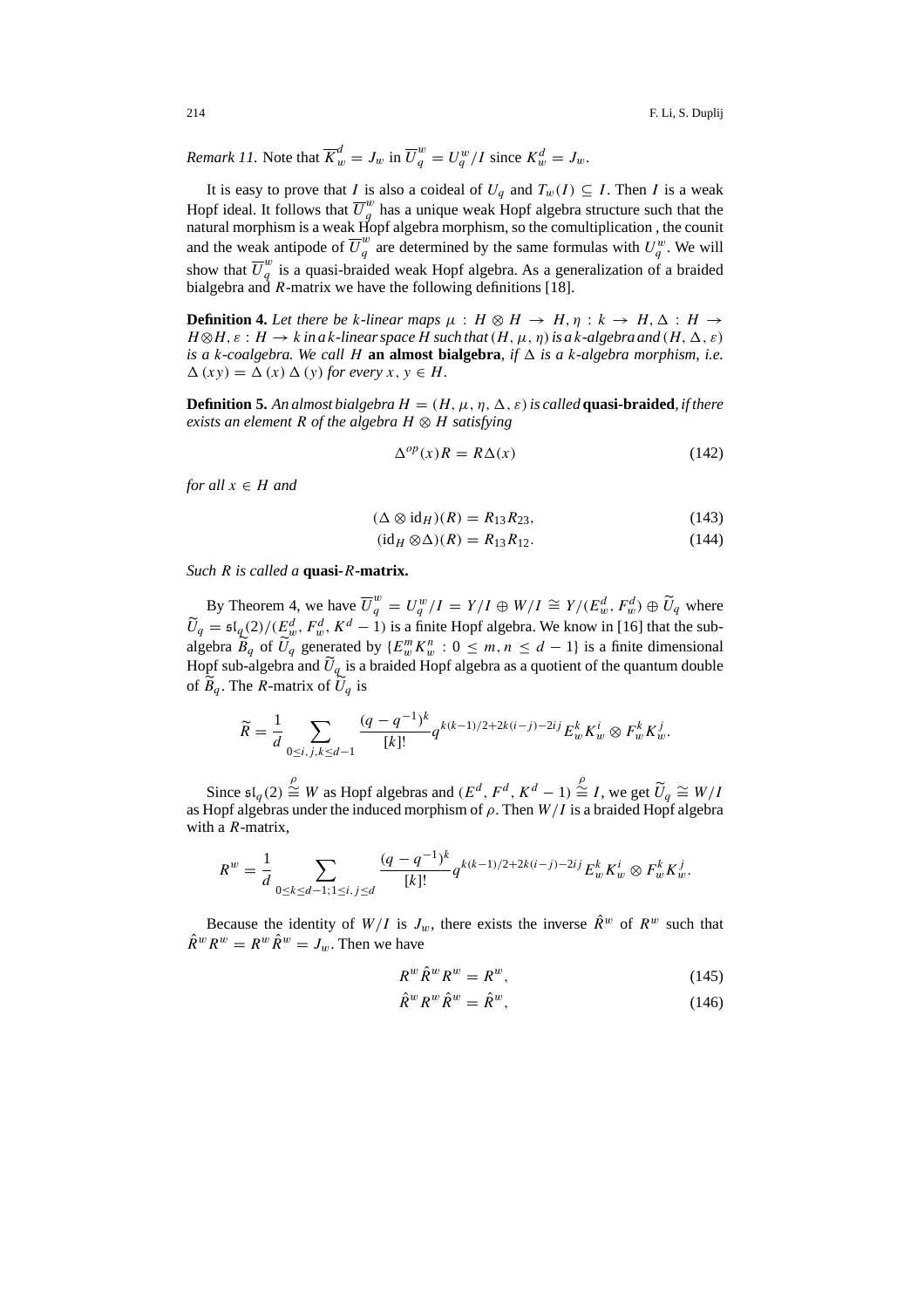which shows that this R-matrix is regular in  $\overline{U}_q$ . It obeys the following relations:

$$
\Delta_w^{op}(x)R^w = R^w \Delta_w(x) \tag{147}
$$

for any  $x \in W/I$  and

$$
(\Delta_w \otimes \text{id})(R^w) = R_{13}^w R_{23},^w \tag{148}
$$

$$
(\mathrm{id}\otimes\Delta_w)(R^w) = R^w_{13}R^w_{12},\tag{149}
$$

which are also satisfied in  $\overline{U}_q$ . Therefore  $R^w$  is a von Neumann's regular quasi-R-matrix of  $\overline{U}_q$ . So, we get the following

**Theorem 5.**  $\overline{U}_q$  *is a quasi-braided weak Hopf algebra with* 

$$
R^{w} = \frac{1}{d} \sum_{0 \le k \le d-1; 1 \le i, j \le d} \frac{(q - q^{-1})^{k}}{[k]!} q^{k(k-1)/2 + 2k(i-j) - 2ij} E_{w}^{k} K_{w}^{i} \otimes F_{w}^{k} K_{w}^{j}
$$

*as its quasi-*R*-matrix, which is regular.*

The quasi-R-matrix from the J-weak Hopf algebra  $v s l_q(2)$  has a more complicated structure and will be considered elsewhere.

### **8. Discussion**

In conclusion we would like to compare the presented generalization of the Hopf algebra with the existing ones. A weak Hopf algebra in sense of  $[4,30,26]$  is a k-linear vector space H that is both an associative algebra  $(H, \mu, \eta)$  and a coassociative coalgebra (H,  $\Delta_{weak}$ ,  $\varepsilon_{weak}$ ) related to each other in a certain self-dual way [3,26] and that possesses an antipode  $S_{\text{weak}}$  satisfying (in Sweedler notations [29])

$$
S_{\text{weak}}(x_{(1)}) x_{(2)} = 1_{(1)} \varepsilon_{\text{weak}}(x 1_{(2)}), \tag{150}
$$

$$
x_{(1)}S_{\text{weak}}(x_{(2)}) = \varepsilon_{\text{weak}}(x1_{(1)})1_{(2)},\tag{151}
$$

(pre-antipode), and if in addition

$$
S_{\text{weak}}(x_{(1)}) x_{(2)} S_{\text{weak}}(x_{(3)}) = S_{\text{weak}}(x) , \qquad (152)
$$

then Sweak can be called a Nill's antipode. Weak Hopf algebras have "weaker" axioms related to the unit and counit:  $\varepsilon_{\text{weak}}(xyz) = \varepsilon_{\text{weak}}(xy_{(1)})\varepsilon_{\text{weak}}(y_{(2)}z)$  and  $\Delta_{\text{weak}}^{(2)}(1) =$  $(\Delta_{weak} (1) \otimes 1)$  (1  $\otimes \Delta_{weak} (1)$ ). So the comultiplication is non-unital  $\Delta_{weak} (1) \neq 1 \otimes 1$ (like in weak quasi Hopf algebras [23]) and the counit is only "weakly" multiplicative,  $\varepsilon(xy) = \varepsilon(x1)\varepsilon(1_{(2)}y)$ . Therefore they can be called *non-unital weak Hopf algebras*. Note that this kind of "weakness" is the "strength" of weak Hopf algebras [3], because it allows (even in the finite dimensional and semisimple cases) the weak Hopf algebra to possess non-integral (quantum) dimensions. The earlier proposals of *face algebras* [13], *quantum groupoids*[25], the (finite dimensional) *generalized Kac algebras*[31] are weak Hopf algebras in this sense [26], not the most general ones, but having an involutive antipode. The weak antipode T introduced in [18] and in this paper  $(T_w$  and  $T_v$ ) is not usually a pre-antipode in the sense (150)–(151). Therefore the class of non-unital Hopf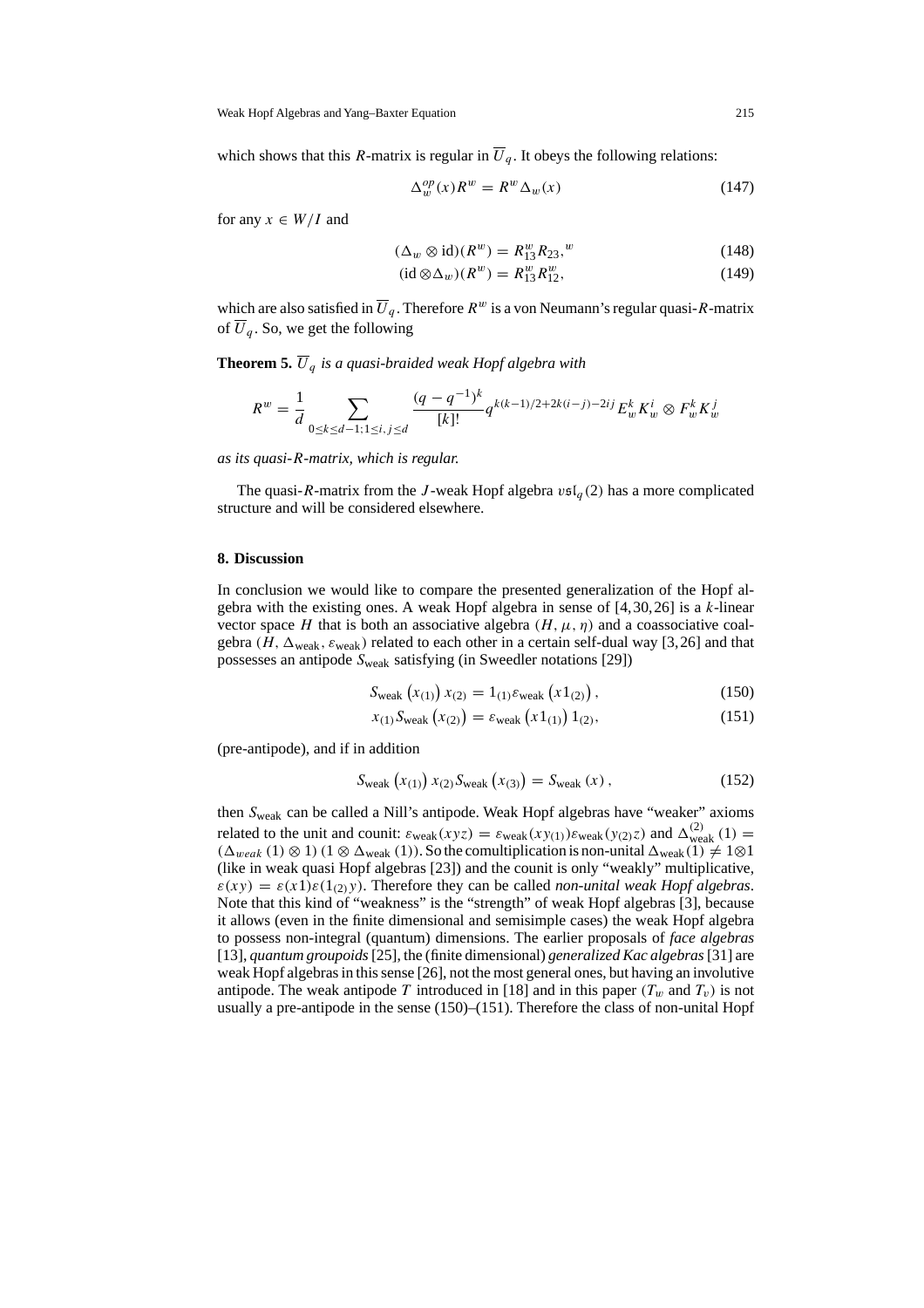algebras [26,3] (or quantum groupoids [25]) and the class of weak Hopf algebras [18, 20,5] are not included in each other. In fact, we have the following relation:



where A denotes a Hopf algebra,  $B$  a non-unital weak Hopf algebra,  $C$  a non-unital almost weak Hopf algebra,  $D$  a weak Hopf algebra and  $E$  an almost weak Hopf algebra. From this, we see easily that just Hopf algebras compose their common subclass.

Nill [26] points out that these algebras have many examples in the theory of quantum chain models. Dissimilarly, our examples come from regular monoid algebras [18–20] and also from this paper, i.e.  $wsl_a(2)$ ,  $vsl_a(2)$ , etc.

Note that although the weak Hopf algebras in this paper and the non-unital weak Hopf algebras introduced earlier do not include each other usually, their antipodes are defined by a similar method, that is, by using of the regularity of antipodes in the involution algebra of the original algebras. Therefore, we believe that it is possible to characterize certain aspects in similar ways. A further interesting work, which we want to continue, is to study our weak Hopf algebras through similar objects and methods for the non-unital weak Hopf algebras and moreover, to find applications in the theory of quantum chain models and other relative areas.

*Acknowledgements.* F.L. thanks M. L. Ge, P. Trotter and N. H. Xi for kind help and fruitful discussions during his visits. S.D. is thankful to A. Kelarev, V. Lyubashenko, W. Marcinek and B. Schein for useful remarks. S.D. is grateful to the Zhejiang University for kind hospitality and the National Natural Science Foundation of China for financial support.

#### **References**

- 1. Abe, E.: *Hopf Algebras*. Cambridge: Cambridge Univ. Press, 1980
- 2. Bernstein, J. and Khovanova, T.: On quantum group  $SL_q(2)$ . Preprint MIT, hep-th/9412056, Cambridge, 1994
- 3. Böhm, G., Nill, F., and Szlachányi, K.: Weak Hopf algebras **I**. Integral theory and C∗-structure. J. Algebra **221**, 385–438 (1999)
- 4. Böhm, G. and Szlachányi, K.: A coassociative C∗-quantum group with nonintegral dimensions. Lett. Math. Phys. **35**, 437–456 (1996)
- 5. Duplij, S. and Li, F.: On regular solutions of quantum Yang-Baxter equation and weak Hopf algebras. J. Kharkov National University, ser. Nuclei, Particles and Fields **521**, 15–30 (2001)
- 6. Duplij, S. and Marcinek, W.: Higher regularity properties of mappings and morphisms. Preprint Univ. Wrocław, IFT UWr 931/00, math-ph/0005033, Wrocław, 2000
- 7. Duplij, S. and Marcinek, W.: On higher regularity and monoidal categories. Kharkov State University Journal (Vestnik KSU), ser. Nuclei, Particles and Fields **481**, 27–30 (2000)
- 8. Duplij, S. and Marcinek, W.: Noninvertibility, semisupermanifolds and categories regularization. In: *Noncommutative Structures in Mathematics and Physics*(Duplij S. and Wess J., eds.). Dordrecht: Kluwer, 2001, pp. 125–140
- 9. Duplij, S.: On semi-supermanifolds. Pure Math. Appl. **9**, 283–310 (1998)
- 10. Duplij, S.: *Semisupermanifolds and semigroups*. Kharkov: Krok, 2000
- 11. Goodearl, K.: *Von Neumann Regular Rings*. London: Pitman, 1979
- 12. Green, J.A., Nicols, W.D., and Taft, E.J.: Left Hopf algebras. J. Algebra **65**, 399–411 (1980)
- 13. Hayashi, T.: An algebra related to the fusion rules of Wess-Zumino-Witten models. Lett. Math. Phys. **22**, 291–296 (1991)
- 14. Howie, J.M.: *Fundamentals of Semigroup Theory*. Oxford: Clarendon Press, 1995
- 15. Hungerford, T.W.: *Algebra*. New York: Springer-Verlag, 1980